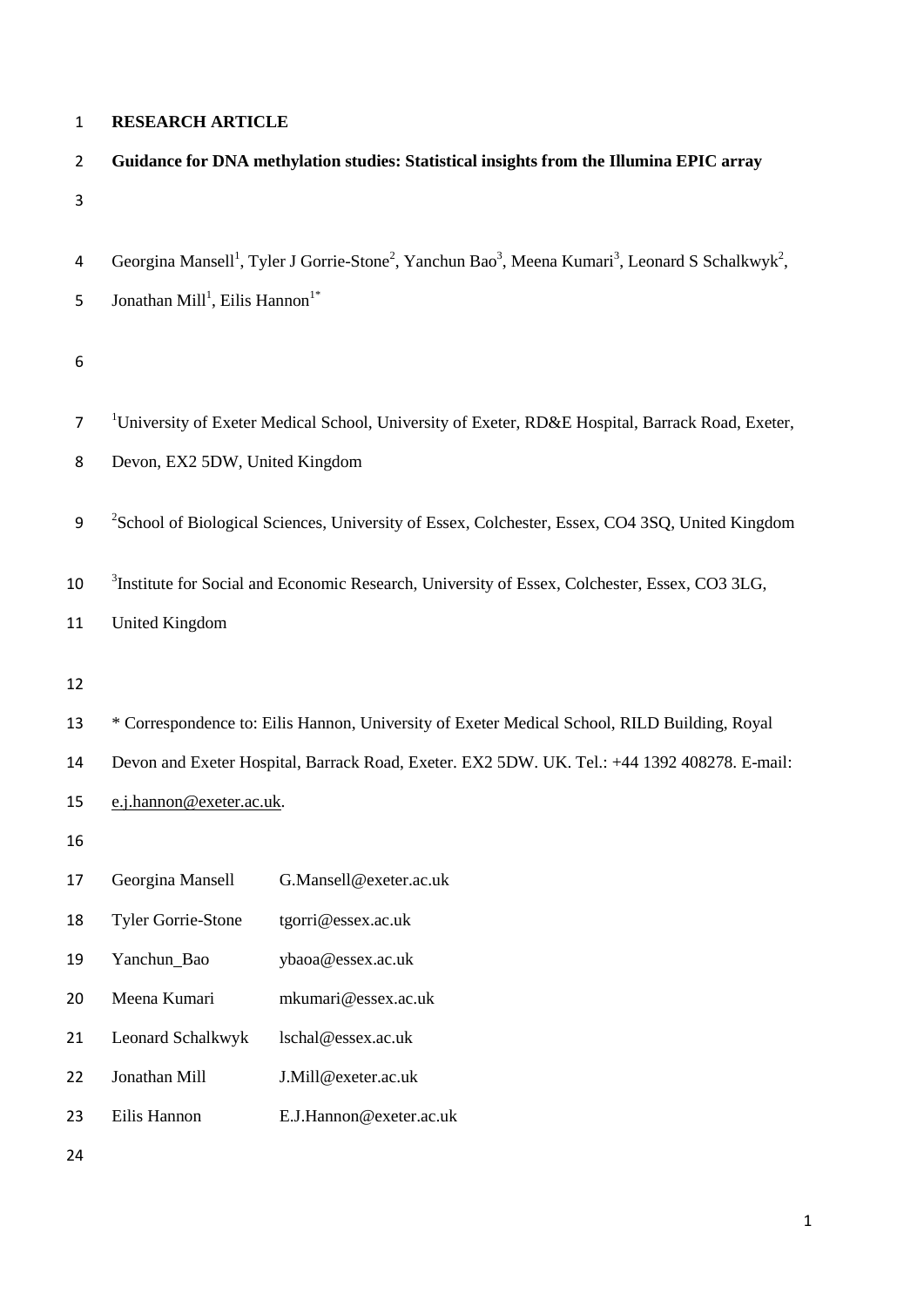- **Keywords:** DNA methylation, Epigenome-wide association study (EWAS), multiple testing, Illumina
- EPIC array, power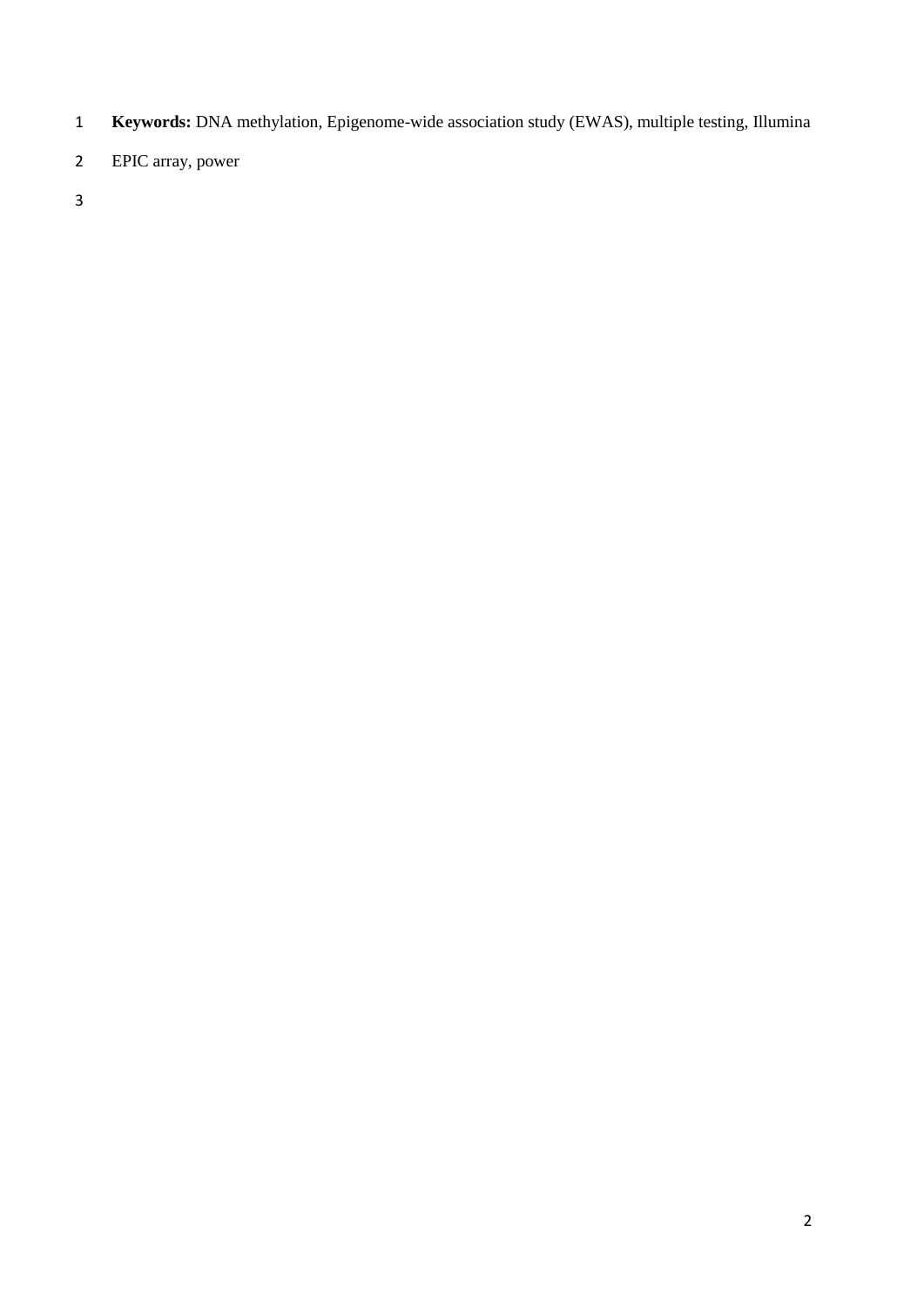- **Abstract**
- 

 **Background:** There has been a steady increase in the number of studies aiming to identify DNA methylation differences associated with complex phenotypes. Many of the challenges of epigenetic epidemiology regarding study design and interpretation have been discussed in detail, however there are analytical concerns that are outstanding and require further exploration. In this study we seek to address three analytical issues. First, we quantify the multiple testing burden and propose a standard statistical significance threshold for identifying DNA methylation sites that are associated with an outcome. Second, we establish whether linear regression, the chosen statistical tool for the majority of studies, is appropriate and whether it is biased by the underlying distribution of DNA methylation data. Finally, we assess the sample size required for adequately powered DNA methylation association studies.

**Results:** We quantified DNA methylation in the Understanding Society cohort ( $n = 1,175$ ), a large population based study, using the Illumina EPIC array to assess the statistical properties of DNA methylation association analyses. By simulating null DNA methylation studies, we generated the distribution of p-values expected by chance and calculated the 5% family-wise error for EPIC array 18 studies to be  $9x10^{-8}$ . Next, we tested whether the assumptions of linear regression are violated by DNA methylation data and found that the majority of sites do not satisfy the assumption of normal residuals. Nevertheless, we found no evidence that this bias influences analyses by increasing the likelihood of affected sites to be false positives. Finally, we performed power calculations for EPIC 22 based DNA methylation studies, demonstrating that existing studies with data on  $\sim$ 1000 samples are adequately powered to detect small differences at the majority of sites.

 Conclusion: We propose that a significance threshold of  $P < 9x10^{-8}$  adequately controls the false positive rate for EPIC array DNA methylation studies. Moreover, our results indicate that linear regression is a valid statistical methodology for DNA methylation studies, despite the fact that the data do not always satisfy the assumptions of this test. These findings have implications for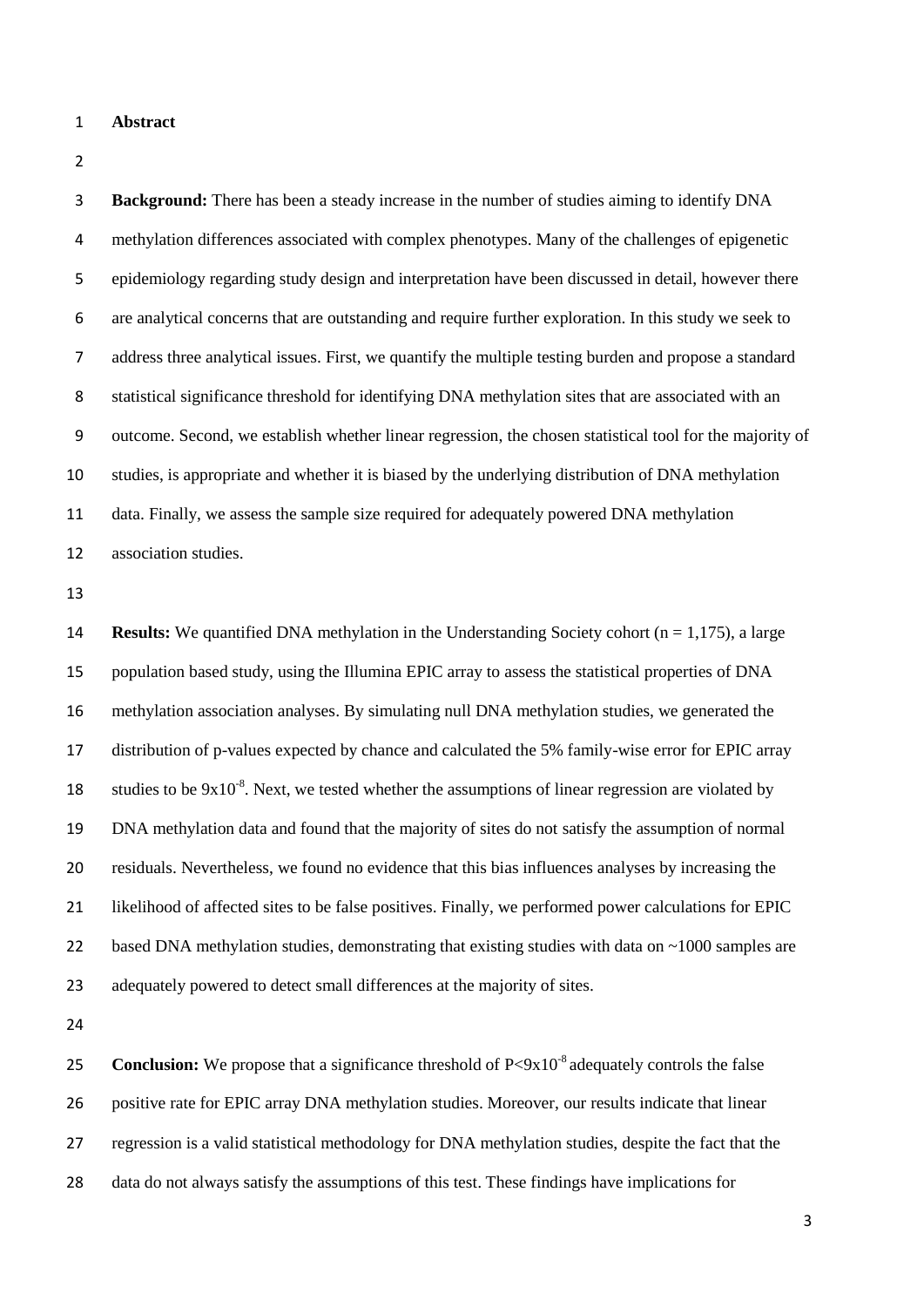- epidemiological-based studies of DNA methylation and provide a framework for the interpretation of
- findings from current and future studies.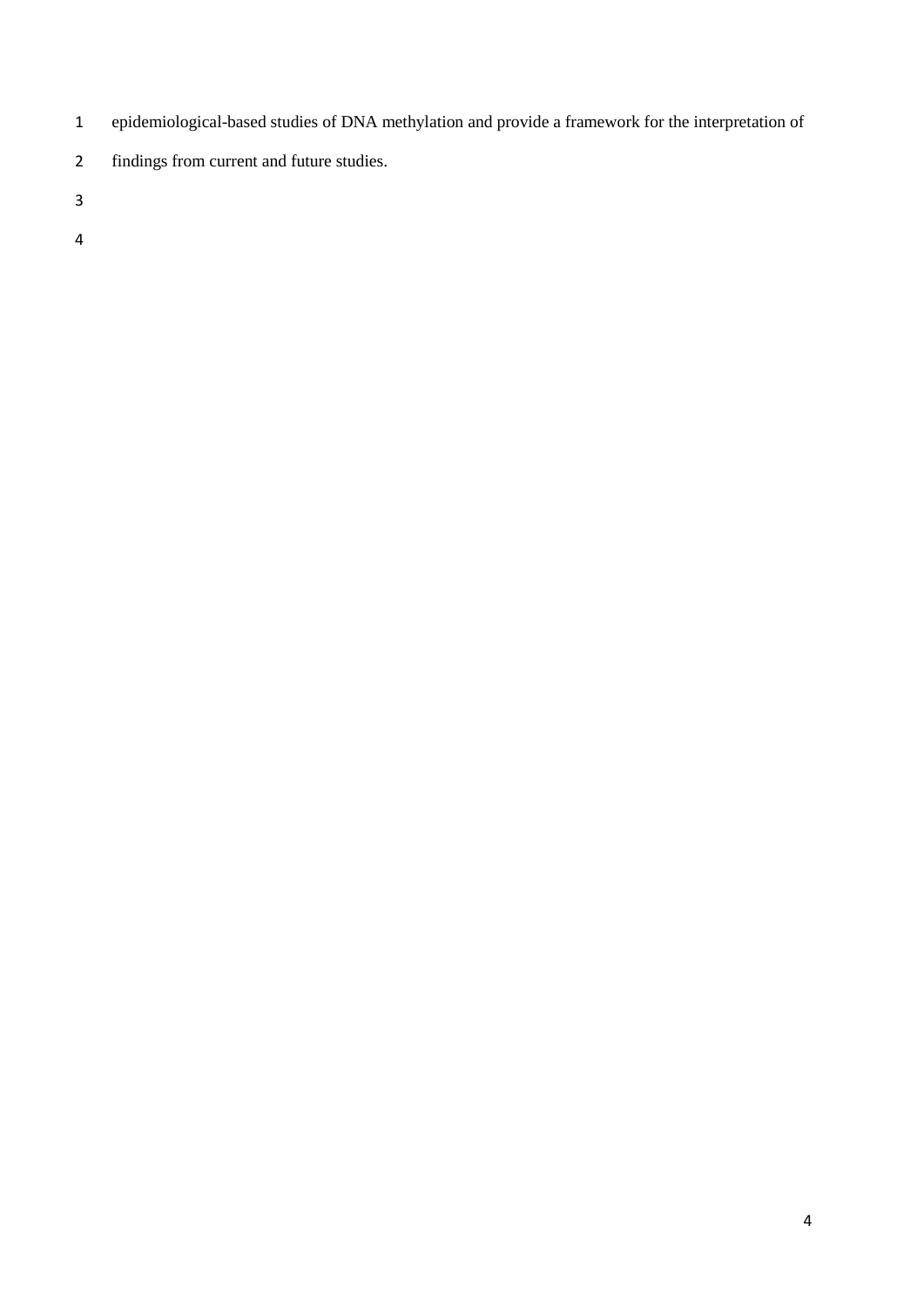### **Background**

2 There is increasing interest in the role of epigenetic processes in health and disease, with the primary focus of most epigenetic epidemiological studies being on DNA methylation (DNAm) [1]. Platforms such as the Illumina 450K Human Methylation microarray (450K array) and the Illumina EPIC Human Methylation microarray (EPIC array) have enabled the economical, high-throughput profiling of methylomic variation across large numbers of samples. In recent years a number of epigenome- wide association studies (EWAS), which aim to identify DNAm differences associated with environmental exposure and disease, have been reported for a range of complex phenotypes including cancer [2-4], autoimmune disorders [5-7], psychiatric illnesses [8, 9], neurodevelopmental disorders [10, 11] and dementia [12, 13].

 Primarily due to the dynamic nature of the epigenome throughout development, across different cell types and in response to environmental exposures, much has previously been written regarding the specific nuances of performing an EWAS compared to a genome-wide association study (GWAS) of genetic variation [14-16]. However, this literature is mainly focused on study design and interpretation rather than specific analytical issues relating to the characteristics of the data. One concern that has merited some discussion relates to whether the distribution of DNAm data violates the assumptions of Gaussian linear regression [17, 18], the most commonly used analysis model as it allows for the inclusion of covariates relating to both biological and technical confounders. For each molecule of DNA in a single cell, DNAm is a binary entity, in that at any cytosine it is either present or absent. However, as almost all DNAm studies profile either bulk tissue - comprising multiple cell types - or a population of purified cells, the analyses are essentially measuring the proportion of cells (taking a value between 0 and 1) in a sample that are methylated at a specific genomic position [19]. While across the sites profiled on Illumina arrays DNAm has a bimodal distribution with peaks of hypomethylation (i.e. unmethylated sites) and hypermethylation (i.e. methylated sites), there is a 26 significant subset of sites exhibiting intermediate levels of DNAm (proportion of methylated alleles = ~0.5). As the presence/absence of DNAm primarily distinguishes different cell types and tissues, in studies of a single tissue, which the majority of epigenetic epidemiology studies are, it is unlikely that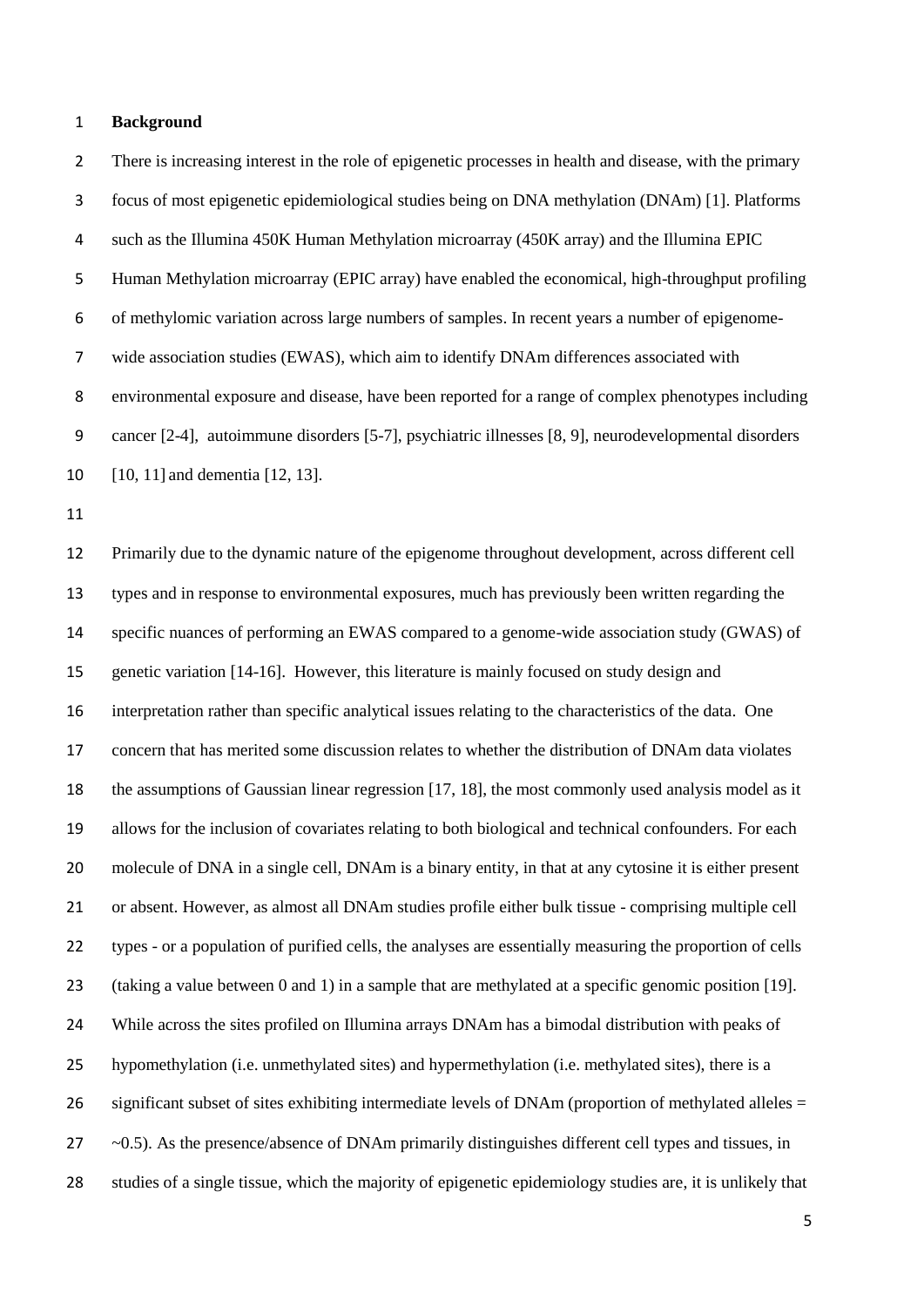the distribution at individual DNAm sites (the standard unit of analysis in an EWAS) will be bimodal. However, it is likely that the distributions will be variable and often non-normal, meaning that the assumption that the residuals of a linear regression fit are normally distributed may not hold. Furthermore, as DNAm levels are bounded by the limits of 0 and 1 it means that at the extreme ends of the distribution the variance is compressed. States of hypo and hypermethylation often define cell types and would not be expected vary biologically within a cell type, beyond any technical noise in the assay. This is exacerbated by the fact that the sensitivity of the microarray technology is less precise at these extremes of the distribution, and hence some measured variation is often present for these theoretically non-variable sites. This property of the data is called heteroskedasticity, defined as a relationship between the mean and variance of a dataset, and violates another assumption of linear regression. Although these concerns should be considered when it comes to deciding the statistical methodology, it is not currently known whether these violations are sufficient to bias analyses and introduce false positive or even false negative findings.

 Consistent with studies of other types of genomic variation, another challenge for EWAS is how to account for the multiple testing burden in a typical analysis; for example, the Illumina EPIC array assays DNAm at base pair resolution for > 850 000 sites across the genome. Currently, a range of approaches are used to establish an appropriate significance threshold and there is no standard significance threshold as is used in GWAS. A common approach is a Bonferroni correction for the number of probes on the array [20-23] although this is often presumed to be too conservative as DNAm values at neighboring probes are known to be correlated [24], and many sites on the array are non-variable. An alternative, potentially more powerful, approach sets a permissible false discovery 23 rate (FDR), and identifies the top associated sites that satisfy this criterion [25]. While FDR can be calculated by generating the empirical null distribution of test statistics [26], it is most commonly applied using the approach introduced by Benjamini and Hochberg [27]. This makes the assumption that under the null hypothesis the p-values across individual sites are uniformly distributed [28], which is not necessarily true. In EWAS it is not uncommon to see inflated test statistics [29, 30], even in the scenario of no true associations [31], indicating a skewed p-value distribution and perhaps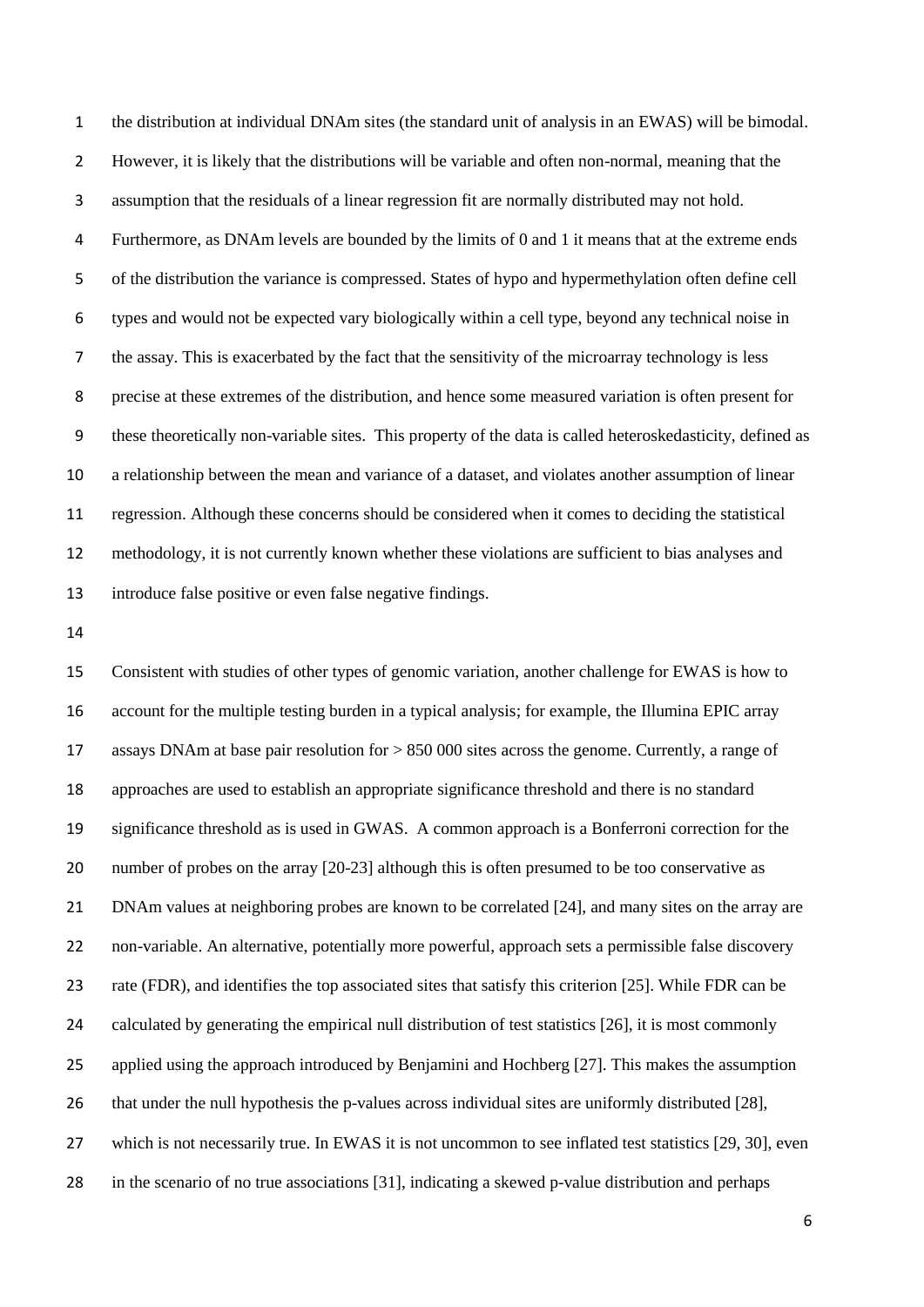reflecting unaccounted confounders such as differences in cellular composition, or certain environmental exposures such as smoking. This variation in the distribution of p-values across studies means that the FDR approach often demonstrates variable behaviour making it challenging to compare results across studies. A better approach would be to estimate the number of independent tests performed in a EWAS and make the appropriate adjustment to the significance level. Saffari and colleagues have previously applied the methodology successfully used for GWAS to DNAm data profiled on the Illumina 450K array [32] in an attempt to establish a standard multiple testing threshold, however this is yet to be repeated for the EPIC array.

10 In this study, we used a large population based study, Understanding Society ( $n = 1.175$ ), where DNA extracted from whole blood was profiled using the EPIC array[33, 34] to investigate potential statistical biases of DNAm association analyses, with the goal of providing recommendations for future epigenetic epidemiology studies. First, we used a permutation procedure to establish an appropriate significance threshold that accounts for the multiple testing burden of the EPIC array. Second, we investigated whether the assumptions of linear regression are satisfied when measuring DNAm as beta-values and whether any violations bias the results of DNAm studies. Although transformations of beta-values (e.g. conversion to M-values[18]) have been proposed in order to better satisfy the assumptions of linear regression, these approaches have not been unanimously adopted by the community therefore we seek to determine the validity of studies that analysed beta-values. Finally, we used the significance threshold derived from our simulations to explore the statistical power of DNAm studies across various scenarios. These results of our analyses will inform the optimal approach to designing and analysing DNAm data.

**Results**

*Estimating a multiple testing corrected significance threshold for the EPIC array*

 After a stringent quality control (QC) pipeline (see **Methods**) and the exclusion of DNAm sites that may be technically biased by either the presence of genetic variants or cross-hybridisation to multiple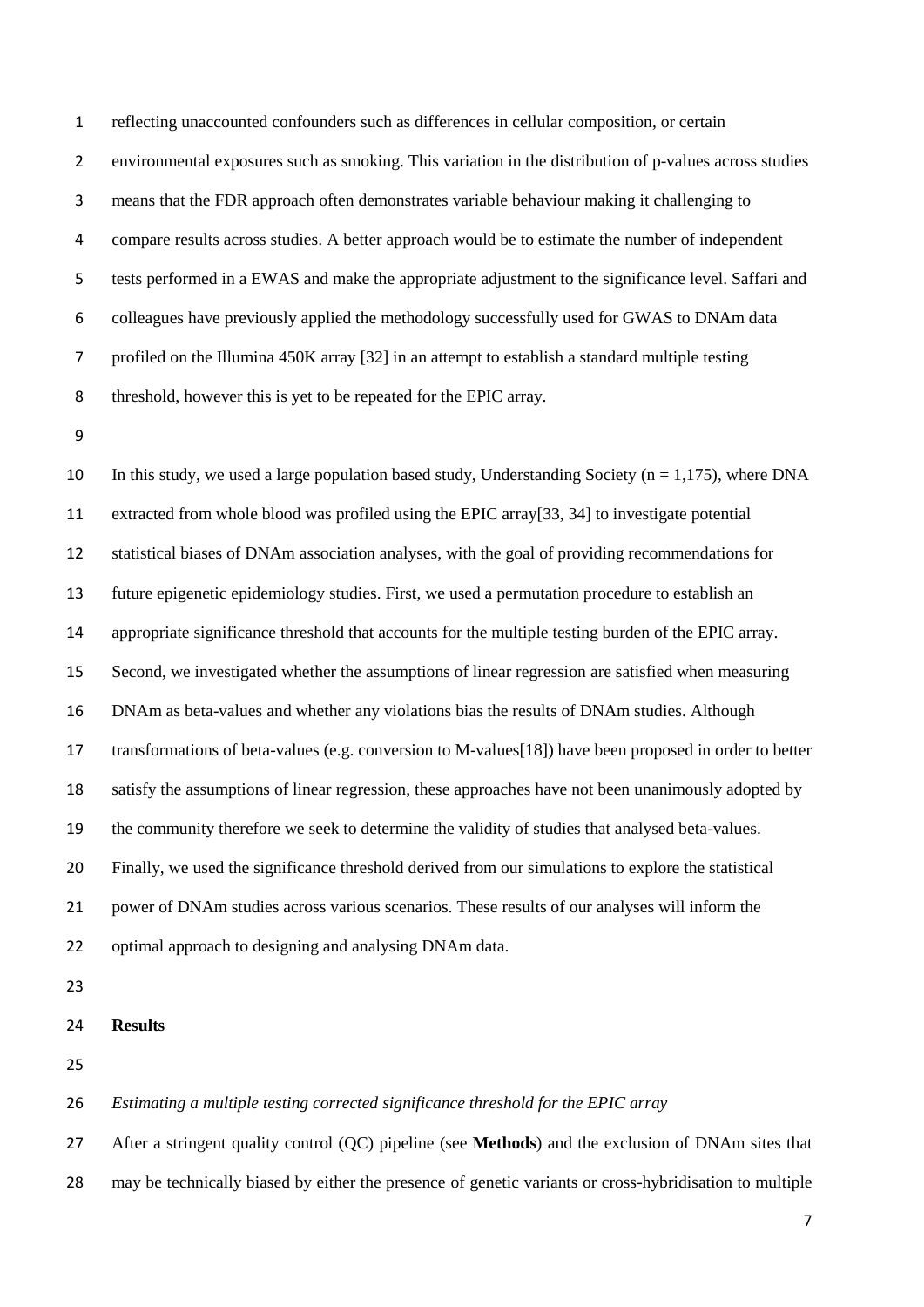genomic loci, our final dataset included DNAm estimates for 804,826 sites across the autosomes and X chromosome derived from 1,175 individuals. Applying the Bonferroni correction formula for 3 multiple testing, the significance threshold for hypothesis testing would be set to  $P \le 6.21 \times 10^{-8}$  (0.05/804,826). In order to establish a significance threshold for EPIC array DNAm studies that controls for the number of independent tests (as opposed to the total number of sites tested), we used a permutation approach previously applied to GWAS [35] and 450K array DNAm studies [32]. This method preserves the correlation structure between sites and simulates null association studies by randomly assigning case control status. Repeating this process 100 times generates the distribution of p-values obtained by chance. From this distribution we calculated the 5% family-wise error rate 10 (FWER) to be  $9.42 \times 10^{-8}$  (**Additional File 1: Figure S1**). Using the inverse of the Bonferroni 11 correction formula this is equivalent to correcting for 530,639 independent tests  $(0.05/9.42 \times 10^{-8})$ , a reduction of 34.1% compared to the total number of sites included in the analysis.

#### *Estimating multiple testing corrected significance threshold for a genome-wide DNAm study*

 As DNAm microarrays only profile a subset of the ~28 million potentially methylated sites in the human genome, the threshold calculated above is specific to an EPIC array-based experiment and hence we will refer to it as an "experiment-wide significance threshold". Next, we were interested in using our permutations to extrapolate from this experiment-wide threshold to a significance threshold that accounts for all variation in DNAm across the genome. Given the correlation in DNAm between proximal DNAm sites, the content of the EPIC array provides some information about neighboring sites that are not directly profiled. Continuing to increase the genomic coverage of the microarray should, therefore, have diminishing returns in terms of novel association tests as we can use the sites present on the array to infer the status of other unmeasured neighboring sites. In order to model the information gain in terms of number of independent tests as the coverage of the microarray increases, 25 we applied our permutation procedure to subsamples of DNAm sites at increasing densities  $(x_i=5\%$ , 15%, ..., 95%). For each density, we estimated the significance threshold 100 times and calculated the 27 mean 5% FWER (denoted  $P_{Ti}$  for density i%). These estimated  $P_{Ti}$  values are plotted in **Figure 1a**, 28 and demonstrate the expected monotonic, non-linear relationship where  $P_{Ti}$  becomes more significant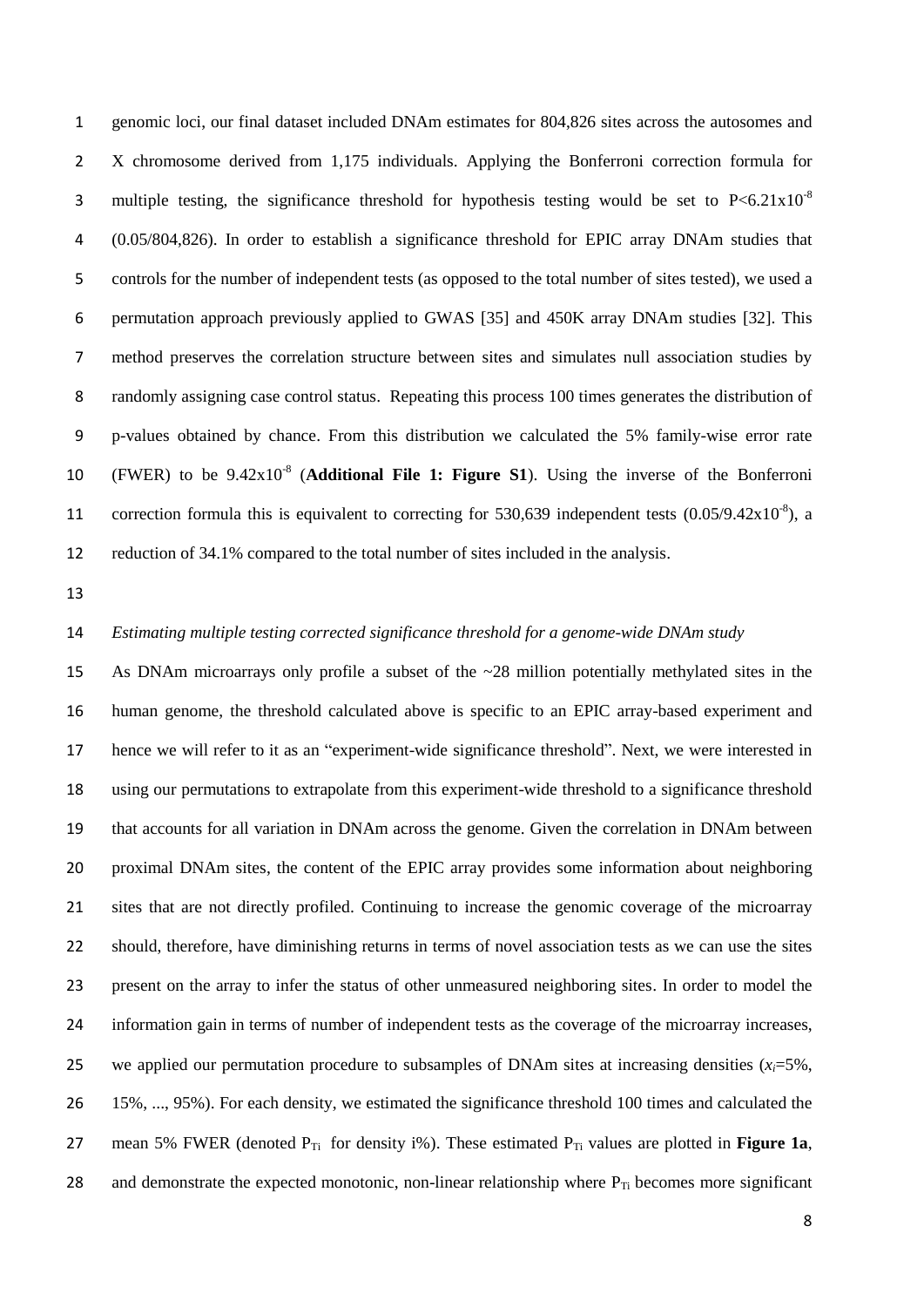1 as the number of sites sampled increases. Each  $P_{Ti}$  value was then used to calculate the effective 2 number of independent tests  $(m_i)$  at density i% using the inverse of Bonferroni formula  $(m_i =$  0.05/P<sub>Ti</sub>). Again, we observe a monotonic relationship where the effective number of tests increases as the proportion of sites sampled increases (**Figure 1b; Additional File 2 Table S1**). As the proportion of additional independent tests should decrease as the number of sites increases, this relationship is expected to be non-linear and converge to an asymptote which represents the total number of independent tests across the genome. These properties can be represented by the Monod function, which was originally proposed for the growth of microorganisms but is applicable to scenarios where subsequent growth is increasingly restricted over time. In this application, continually increasing the number of sites profiled in an experiment leads to smaller and smaller increments in the number of independent sites tested until all variation in DNAm is captured. This upper limit represents the total number of independent tests in the genome and is the value we want to estimate in order to determine the genome-wide multiple testing burden. We observe that this non-linear behaviour only starts to appear after ~600,000 sites. Fitting a Monod function to the subsampling results, we estimated the asymptote to be 5,803,067 (**Figure 2a**) reflecting the total number of independent tests across the DNA methylome. Compared to the total number of sites in the genome, this is a reduction of 79.3%. Calculating the Bonferroni corrected significance threshold based on this estimate gives a methylome-18 wide significance threshold of  $8.62 \times 10^{-9}$  (=0.05/5.80 $\times 10^{6}$ ) (**Figure 2b**). Comparing this to a 19 Bonferroni corrected significance threshold for all sites in the genome of  $1.79 \times 10^{-9} (0.05/2.8 \times 10^{7})$ , our estimate is almost an order of magnitude smaller. The Monod function was also fitted to the 21 subsample 95% confidence interval (CI) limits, estimating a 95% CI for the asymptote of  $1.69x10^6$  to 22 3.36x10<sup>13</sup>, which equates to a 95% CI of 2.97x10<sup>-8</sup> to 1.49x10<sup>-15</sup> for the methylome-wide significance threshold.

*Testing the assumptions of linear regression for DNAm analyses*

 To assess whether the assumptions of linear regression are satisfied, we performed an EWAS of age, a trait known to robustly co-vary with DNAm at multiple loci [21, 36]. The four assumptions of linear regression were assessed using four statistical tests implemented within the *gvlma* R package [37].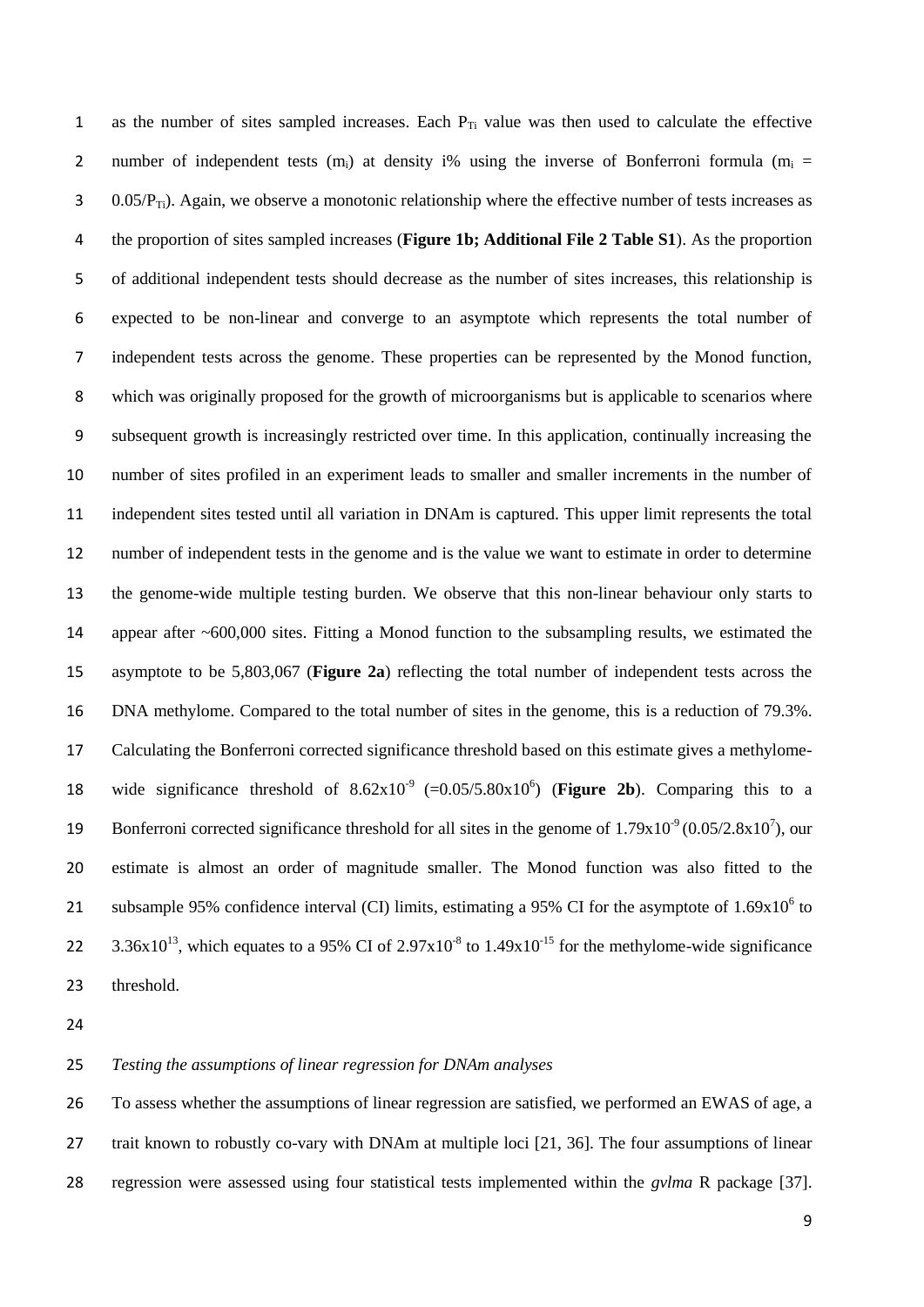Specifically, these were tests for i) skewness, an asymmetrical distribution of the residuals, ii) kurtosis, a non-bell-shaped distribution of the residuals, iii) incorrect link function, a non-linear relationship between independent and dependent variables, and iv) heteroskedasticity, inconstant variance of the residuals (**Additional File 1: Figure S2**). In addition, a global test was performed providing an omnibus test of the four individual statistical tests. QQ plots of all five tests demonstrated dramatic inflation of p-values smaller than expected by chance (**Additional File 1: Figure S3**), indicating that the null hypothesis that DNAm data meets the assumptions of linear regression can be rejected for a large number of DNAm sites. Based on the experiment-wide 9 significance threshold we previously derived for the EPIC array (i.e.  $P < 9.42 \times 10^{-8}$ ), 71.8% of sites rejected the null hypothesis for at least one assumption, with the majority of sites having non-normal residuals that exhibited evidence of excess skewness (41.3%) or excess kurtosis (67.6%) (**Table 1**). Furthermore, the specific DNAm sites whose residuals were skewed overlapped with the sites whose residuals were kurtotic (i.e. either highly or shallowly peaked) (**Figure 3**). A much smaller percentage of sites reject the null hypothesis in favour of a non-linear model (7.4%) or heteroskedasticity (4.3%).

|                                                | Global |         |         |        | <b>Skewness   Kurtosis   Link Function   Heteroskedasticity</b> |
|------------------------------------------------|--------|---------|---------|--------|-----------------------------------------------------------------|
| N reject null hypothesis $\vert 577,919 \vert$ |        | 332,457 | 544,460 | 59,572 | 35,001                                                          |
| % reject null hypothesis                       | 71.8   | 41.3    | 67.6    | 7.4    | 4.3                                                             |

 **Table 1:** Summary of DNA methylation sites significantly rejecting the assumptions of linear regression. For each of the 5 tests performed by the *gvlma* package the number and percentage of 18 DNA methylation sites with significant p-values  $(P < 9.42 \times 10^{-8})$  are reported.

#### *Characterising DNAm sites that infringe the assumptions of linear regression*

 In order to propose guidelines for future EWAS studies, we were interested in whether DNAm sites that performed poorly in the *gvlma* tests could be characterized by common features such as DNAm level or variability. First, we considered the level of DNAm at each site, hypothesising that sites which are located at the extremes of the distribution would be more likely to violate the assumptions of the tests. We observed that the sites with the most significant p-values in the *gvlma* tests (i.e. those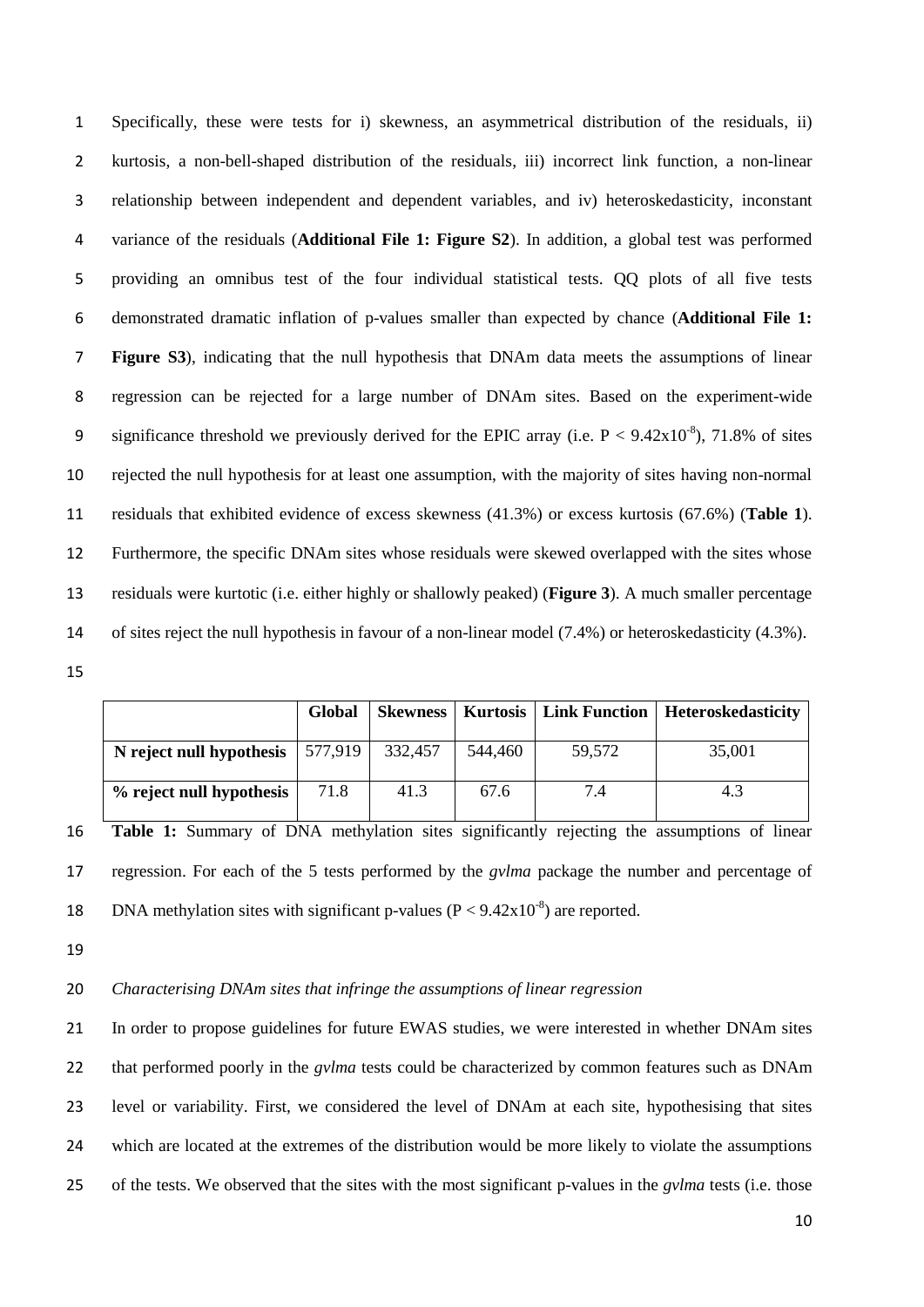with the largest –log10 p-values) are generally either hypo- or hypermethylated (**Additional File 1: Figure S4**). Furthermore, by grouping sites based on their mean DNAm level we can pinpoint where in the distribution of DNAm values the assumptions are typically not satisfied. We observe a U- shaped relationship whereby sites with DNAm levels at the extremes (i.e. approaching 0 or 1), are more likely to violate the assumptions compared to sites with intermediate levels of DNAm (**Figure 4; Additional File 2: Table S2**). This pattern generally holds for all four tests, but is most apparent for tests of skewness and kurtosis. Of interest, the relationship is not symmetrical, with the first two 8 bins on the left of the distribution (containing sites with means of between 0 and 0.2) but only one bin on the far right of the distribution (containing sites with means of between 0.9 and 1.0) showing elevated mean –log10 p-value compared to the middle seven bins. Second, we considered site variability, hypothesising that sites with low levels of variation would be more likely to violate the test assumptions. Using the standard deviation to index variability, we observed that sites with lower standard deviations had larger -log10 p-values when testing the assumptions of linear regression (**Additional File 1: Figure S5**). This was most evident for the tests of skewness, kurtosis and heteroskedasticity, in particular for sites with a standard deviation < 0.02 **(Figure 5; Additional File 2: Table S3)**. A more complex pattern was seen for the link function test, where the most variable probes and the second group of least variable probes had the highest –log10 p-values. Using an alternative non-parametric method to characterize sites as 'variable' (range of middle 80% of values >5%) or 'non-variable', we observed a similar pattern of results (**Additional File 1: Figure S6**; **Additional File 2: Table S4**) where non-variable sites were more likely to reject the assumptions of linear regression compared to variable sites. Taken together, these findings suggest that sites with extreme DNAm levels or low variation are most likely not to satisfy the assumptions of linear regression. These characteristics are not unrelated because sites with low levels of variation are typically located at the boundaries of the distribution of DNAm (**Additional File 1: Figure S7**).

 Recently, M-values have been proposed as an alternative to beta-values in EWAS analyses of traits and exposures due to their more desirable statistical properties [18]. Although a direct comparison of beta-values and M-values is beyond the scope of this manuscript, we repeated our analyses on M-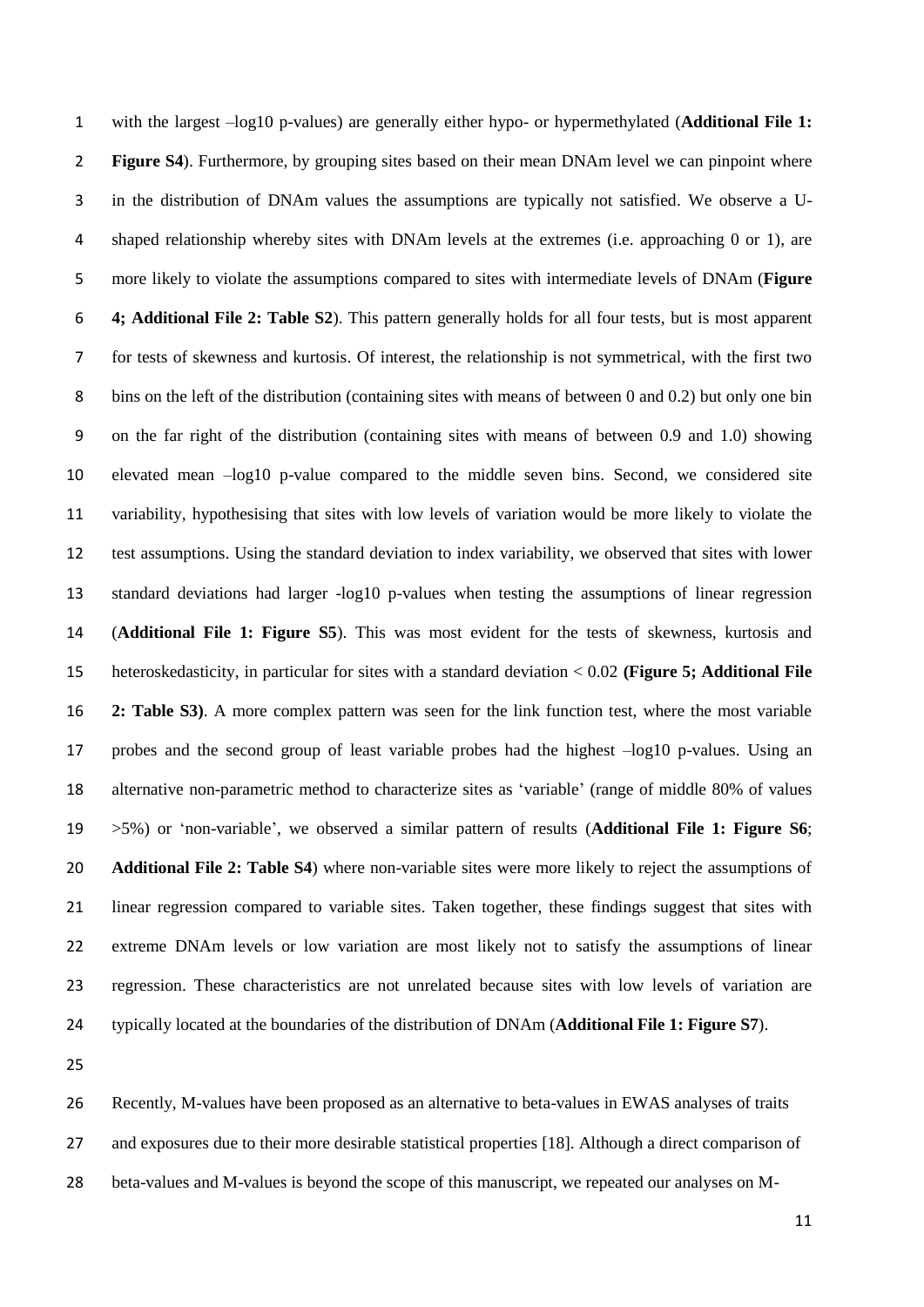values to further interpret the results presented above. Using our experiment-wide significance 2 threshold, 70.1% of DNAm sites demonstrated significant bias of at least one assumption when using M-values; that is just 1.09% less than the original analysis based on beta-values (**Additional File 2: Table S5**). Furthermore, 85.9% of DNAm sites that are considered statistically inappropriate based on beta-values were also classed as statistically inappropriate when analysed as M-values. As with the beta-value analysis, the primary assumption violated by M-values related to the shape of the distribution of residuals. In fact, a comparable number of sites demonstrated excess kurtosis regardless of whether beta-values (67.6%) or M-values (66.7%) were used. Furthermore, albeit more subtly, DNAm sites with methylation levels at the extreme ends of the distribution were more likely to fail the statistical tests (**Additional File 1: Figure S8**), consistent with the results of the analysis using beta-values.

 *Evaluating the impact on DNAm studies of sites that do not meet the assumptions of linear regression*  The primary concern about using an invalid analytical model is the risk of either reporting false positive or false negative findings in tests of association. As linear regression is considered robust to violations of the assumptions, we next explored whether sites that violated an assumption were more likely to be significant in a DNAm analysis using a linear regression model. Using our simulated null association studies, DNAm sites were ranked by their association p-value to calculate the mean rank across the simulations. In a scenario where all sites are equally likely to be associated and there is no bias in the analysis, the distribution of these mean ranks should be symmetrical and unimodal with a mean of 402,413.5. Any skew in the distribution, or the presence of outliers and/or multiple peaks, would indicate an underlying bias in which DNAm sites are often identified as significant or not. We found that the distribution of the mean rank was normally distributed with a mean of 402,446 (**Additional File 1: Figure S9**), similar to the expected value. We observed no association between p- values from the *gvlma* tests and a DNAm site's mean rank indicating that even highly significant rejections of the assumptions of linear regression do not bias EWAS results in terms of either false positives or false negatives (**Figure 6**; **Additional File 1: Figure S10; Additional File 2: Table S6)**.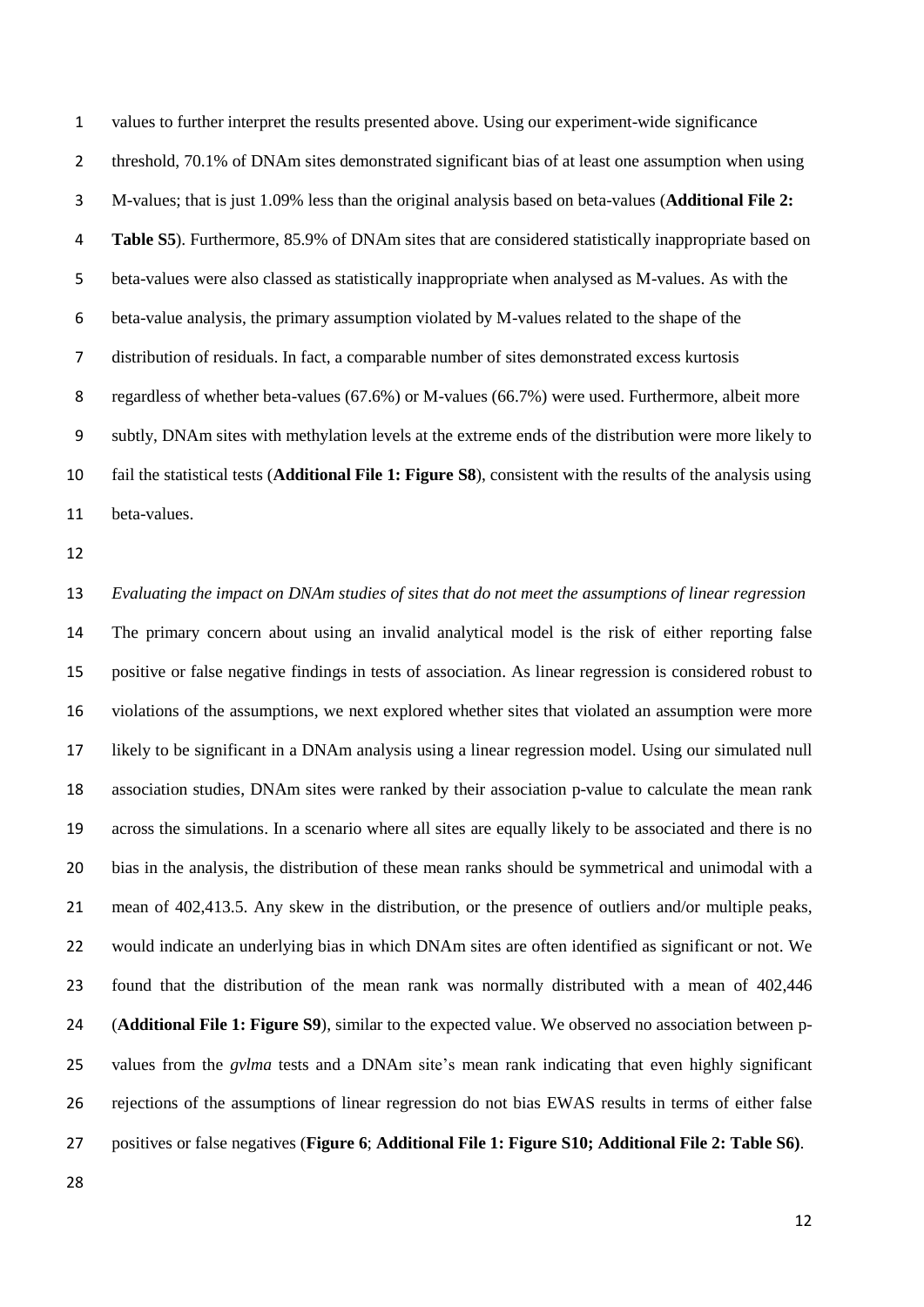#### *Estimating the power of an EPIC array DNAm study*

 The power of a test is defined as the probability that it correctly rejects the null hypothesis when the alternative hypothesis is true. As with other types of genomic analyses, large sample sizes are required for EWAS in order to obtain the statistical power required to identify a significant non-zero effect with a p-value that survives the adjustment for multiple testing. Having derived an appropriate multiple testing corrected significance threshold for the EPIC array, we investigated the typical sample sizes required for a DNAm study using this platform. In order to estimate power we need to know the sample size, multiple testing threshold, expected effect size and variance. While the first three of these parameters will remain constant for a particular study, the variance of DNAm will vary across sites. This means that a single power calculation, perhaps based on an average probe, provides limited information about the overall power of a DNAm study. We therefore performed a power calculation for each individual site on the EPIC array and then established the proportion of sites that surpass a specific power threshold. The estimated power for a single association test across a range of standard deviations and sample sizes for a binary phenotype (as would be tested in a disease case- control study) are shown in **Table 2.** For example, to detect a mean difference of 2% with 500 cases 16 and 500 controls (total  $N = 1000$ ), we have 100% power at sites with a standard deviation  $\le 0.03$ . Performing separate power calculations tailored by the variance of each site, we plotted power curves for a range of typical DNAm studies (**Figure 7**). This analysis demonstrates that when N=200 (100 cases and 100 controls), 85% of sites have >80% power to detect an effect of 5% (yellow line in **Figure 7b**), and when N=1000 (500 cases and 500 controls), 81% of probes have >80% power to detect an effect of 2% (light blue line in **Figure 7a**). While these examples provide a general overview of power for EPIC array studies, the results are also available for browsing in an interactive 23 web application [\(https://epigenetics.essex.ac.uk/shiny/EPICDNAmPowerCalcs/\)](https://epigenetics.essex.ac.uk/shiny/EPICDNAmPowerCalcs/) where the parameters can be adjusted in order to generate bespoke power calculations allowing researchers to assess the power of their individual study.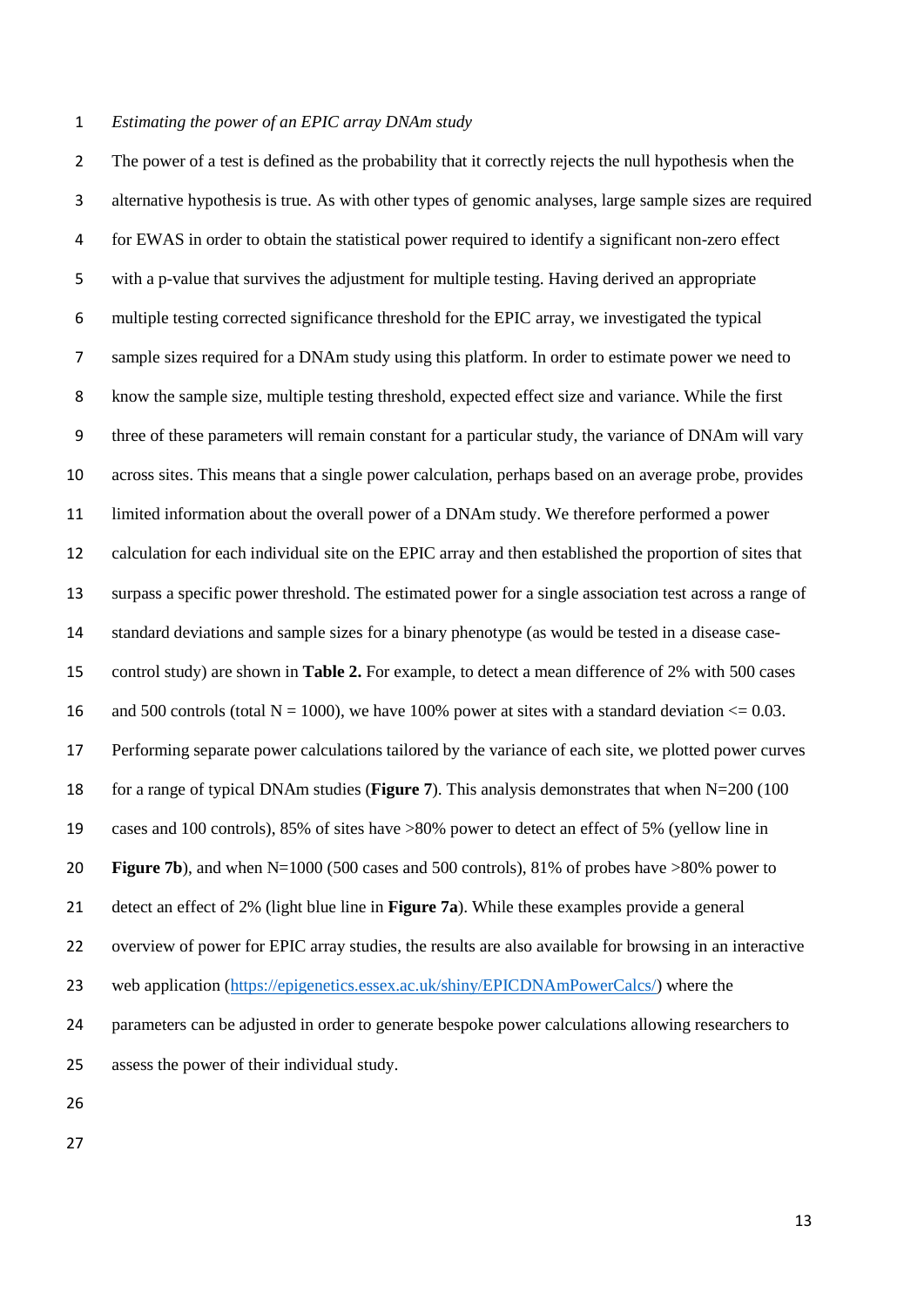| <b>Sample Size</b>                        | <b>Standard Deviation</b> |       |       |          |       |          |
|-------------------------------------------|---------------------------|-------|-------|----------|-------|----------|
|                                           | 0.01                      | 0.03  | 0.05  | 0.07     | 0.09  | 0.15     |
| <b>Mean Difference = <math>2\%</math></b> |                           |       |       |          |       |          |
| 100                                       | 100%                      | 1.26% | 0.03% | $0.00\%$ | 0.00% | 0.00%    |
| 200                                       | 100%                      | 21.4% | 0.45% | $0.04\%$ | 0.01% | $0.00\%$ |
| 500                                       | 100%                      | 97.8% | 17.6% | 1.43%    | 0.19% | 0.01%    |
| 1000                                      | 100\%                     | 100\% | 82.7% | 19.7%    | 3.22% | 0.06%    |
| <b>Mean Difference = <math>5\%</math></b> |                           |       |       |          |       |          |
| 100                                       | 100%                      | 99.1% | 24.4% | 2.18%    | 0.29% | 0.01%    |
| 200                                       | 100\%                     | 100\% | 93.0% | 32.0%    | 6.07% | $0.11\%$ |
| 500                                       | 100%                      | 100%  | 100%  | 99.4%    | 78.4% | 4.81%    |
| 1000                                      | 100%                      | 100%  | 100%  | 100%     | 100%  | 45.8%    |

**Table 2: Summary of statistical power to significantly detect differential methylation between** 

 **cases and controls.** Presented are example power calculations for a range of scenarios, varying effect size, sample size and variance for a binary phenotype. Power calculations are for a two-sided, two-4 sample t-test with a significance threshold of  $P < 9.42 \times 10^{-8}$ . The sample size is the total number of samples with a 50:50 split between groups.

### **Discussion**

 This study used a large DNAm dataset generated using the Illumina EPIC array to assess the statistical properties that influence the analytical design for hypothesis testing in epigenome-wide association studies. We estimated that there are 530,639 independent tests in a whole blood EPIC 11 array DNAm study, which equates to a corrected significance threshold of  $9.42 \times 10^{-8}$ . For ease, we 12 propose  $9x10^{-8}$  would be an appropriate EPIC array experiment-wide significance threshold that should be adopted by the field to minimize the reporting of false positives. Although this EPIC array experiment-wide threshold is not substantially different to a Bonferroni correction for the actual number of tests, our estimate is comparable to that proposed using a similar methodology to data from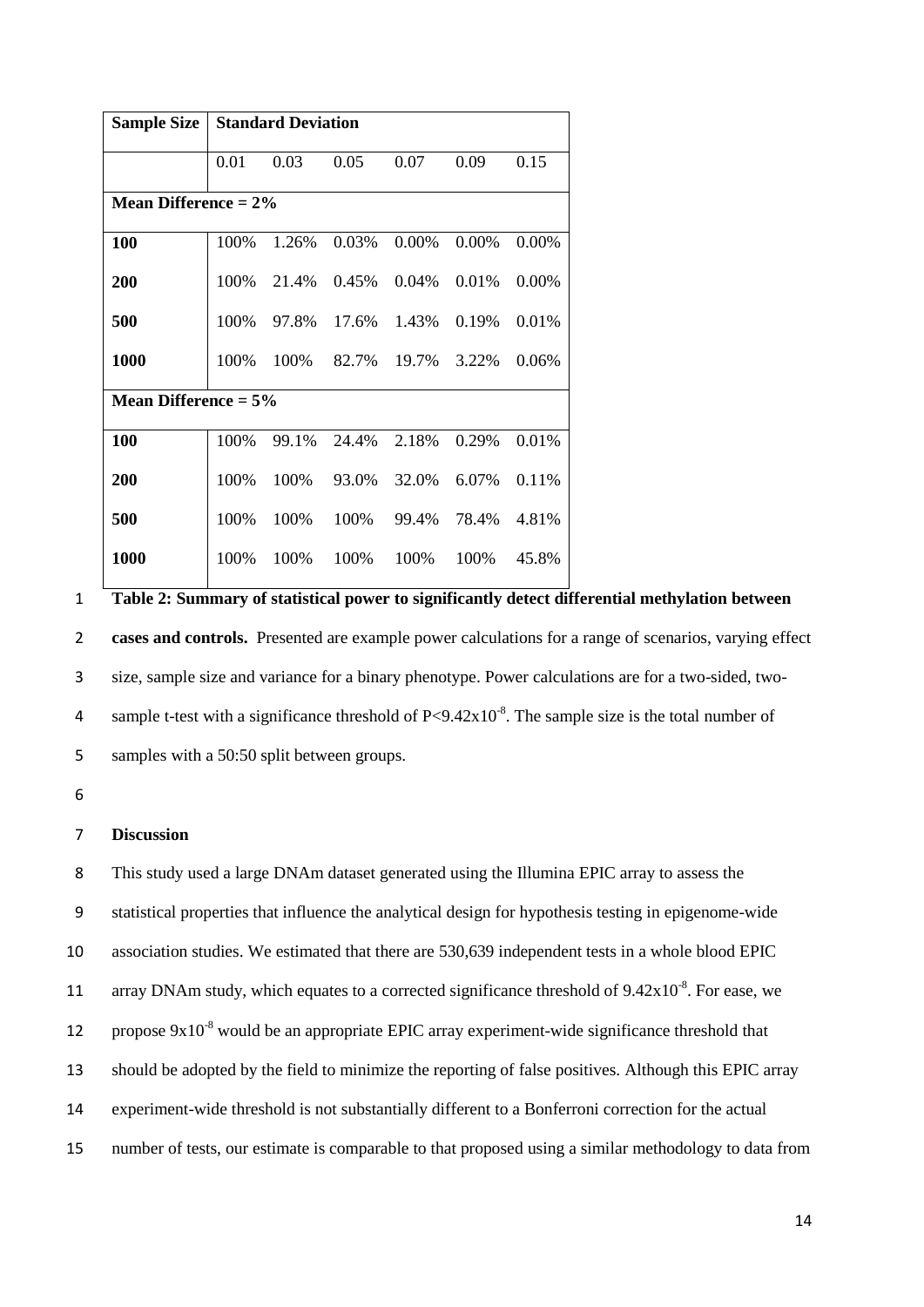1 the older 450K array [32], which includes approximately half the number of sites  $(P = 2.4 \times 10^{-7})$  that were converted to M-values. Our results indicate that the correlation in DNAm across sites included on the Illumina EPIC array is relatively small and does not encompass large genomic regions; Saffari and colleagues also observed that strong correlations between neighboring sites were typically only observed within 1 kilobase [32], consistent with the minimal reduction from number of actual tests to number of independent tests we report. This challenges the argument that a Bonferroni correction is too conservative and therefore a more relaxed multiple testing threshold can be applied. Existing and future studies which report results at a more lenient threshold, particularly those with small sample sizes and lower statistical power should be interpreted with caution.

 We attempted to extrapolate from the experiment-wide threshold for the EPIC array to estimate an appropriate threshold for all potential tests across the genome, including those not currently profiled by the EPIC array, by using simulations to profile how the number of independent tests changes as the coverage of the microarray increases. At sufficient density, the number of independent tests should plateau; however this behaviour was not really evident across the range of densities we were able to simulate, suggesting that the EPIC array does not interrogate a large part of the variation in DNAm across the genome. Therefore, our estimate of the number of independent tests in the genome is likely to be imprecise. Moreover, given the wide confidence interval around the estimated genome-wide multiple testing burden, we recommend this result is taken with some caution. Future large population based studies that include more DNAm sites across the genome would be required to address this question. We propose that our experiment-wide significance threshold should be adopted for all future EPIC array EWAS. The use of a standardized significance threshold would benefit the field by providing a common standard for reporting associations and facilitate the comparison of results across different studies. While the threshold has been determined to minimize the reporting of false positives, it does not prevent them entirely; prudent study design and effective control of confounders are still required for high quality EWAS studies. Furthermore, replication of associations across independent datasets is still required to validate robust associations.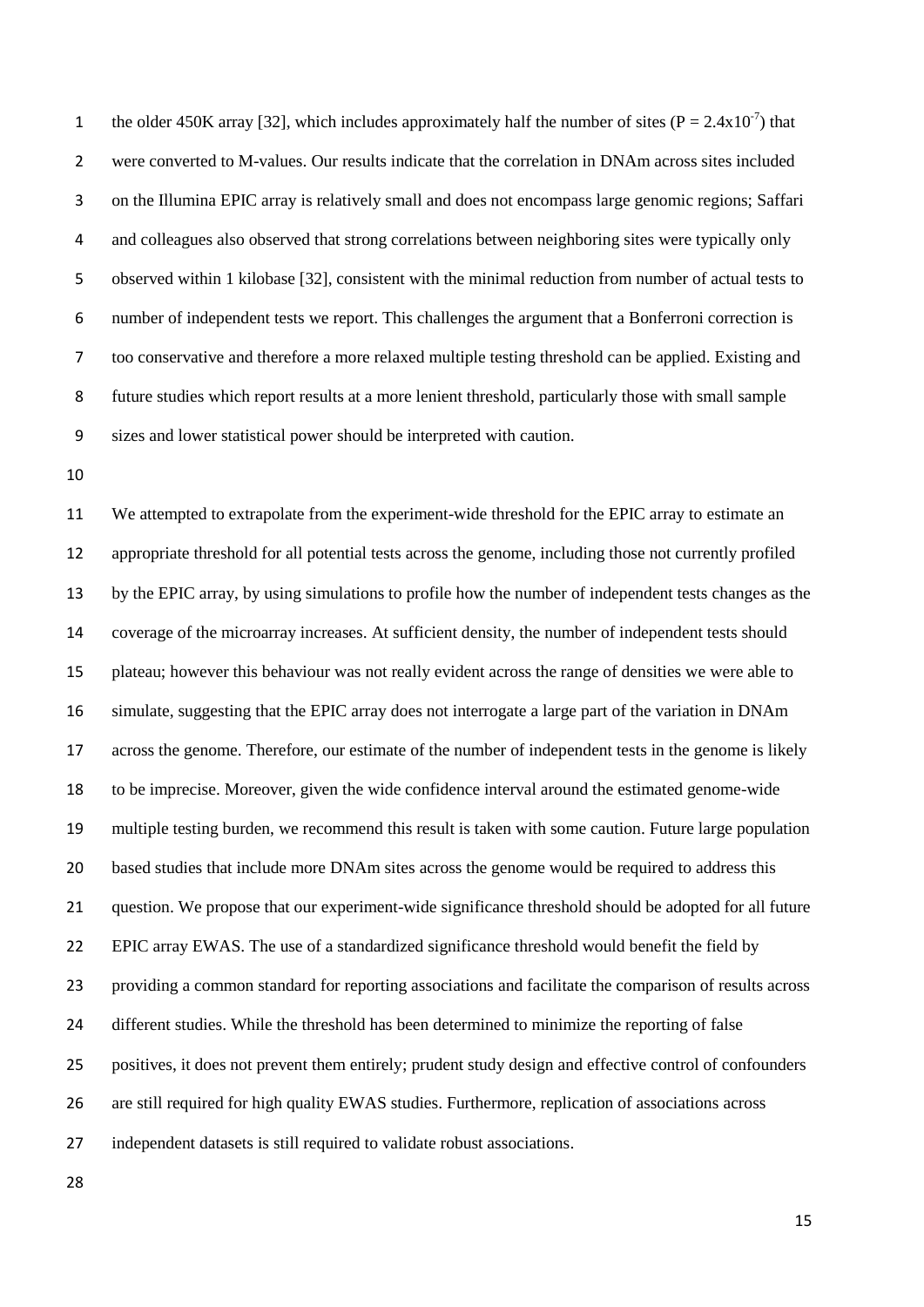We also tested the assumptions of linear regression, the most commonly used tool for identifying associations between differential DNAm and a trait, when measuring DNAm using beta-values (i.e. as a proportion) and conclude that the majority of sites do not satisfy the assumption of normally distributed errors. This was particularly the case for DNAm sites that have low levels of variation or are located at the extreme ends of the distribution. While we use our experiment-wide p-value threshold to quantify the number of probes not satisfying these assumptions in order to gauge the pattern of results, we caution against using this threshold to classify sites as passing or failing these assumptions. As the statistical evidence required to reject the null hypothesis in these tests is unlikely to equate to the degree of violation of the assumption needed to influence the results of the regression analysis, it may not follow that sites that fail these tests will lead to incorrect conclusions if a linear regression model is used. As these assumptions were tested on an EWAS of chronological age, it is possible that our results are specific to this particular analysis. Furthermore, we used a European adult whole blood cohort as a basis for our assessment, which may mean that the results are not applicable to studies of other tissues, cell-types, ages or ethnicities. It is also likely that these violations of these assumptions will be more important for studies based on smaller sample sizes. For these reasons, rather than report a list of DNAm sites that do not satisfy the assumptions, we focused on characterising these sites in order to provide general guidelines. Although the specific sites that not do vary within a sample may differ between studies, we predict that it is always the non-variable sites that fail the tests of the assumptions. Some studies remove non-variable sites prior to hypothesis testing[38, 39] [40] and our results support such a filtering step. However, as we found no evidence that the lack of normal residuals, an incorrectly specified link function, or heteroskedasticity leads to either false positive or false negative associations, our data also suggests that this is not strictly necessary. A number of studies have used transformations of beta-values, for example using log ratios of methylation percentage referred to as M-values in order to obtain a normal distribution[3, 18, 41] or regression based on an alternative distribution (e.g. beta regression[42]); our results show that the use of linear regression with beta values in DNAm studies, even if the data do not satisfy the standard assumptions of this test, does not appear to lead to biased results. Despite considering the four key assumptions of linear regression, we did not specifically investigate the effect of outlier DNAm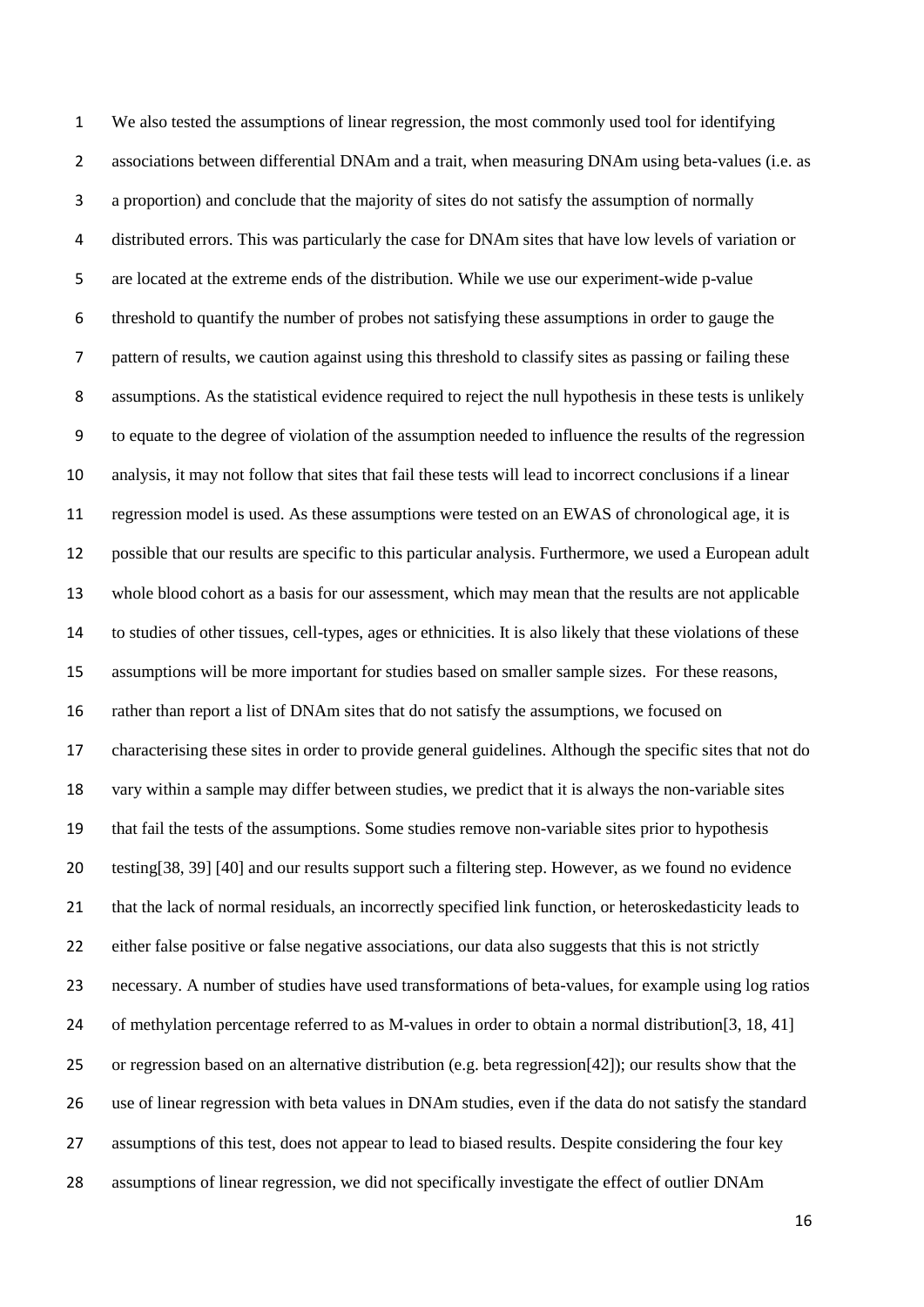values, which may arise due to either technical or biological artefacts (e.g. rare SNP effects). The presence of outliers can introduce false positive associations as linear regression estimates are derived by minimising the sum of the residuals, therefore extreme values, which would lead to large residuals, can lead to larger, and therefore significant, estimated slope coefficients.

 Finally, we performed power calculations to ascertain the sample size required for EPIC array studies using our proposed experiment-wide significance threshold. Most complex phenotypes are expected to be associated with small effects (typically < 5% difference between cases and controls), and our calculations indicate that with a sample size of 500 cases and 500 controls, 81% of sites have >80% power to detect an effect of 2%. This estimate should be reassuring to the epigenetic community, as there are an increasing number of studies approaching or surpassing this sample size [9, 43-46]. Our approach advances previous efforts[47] by taking into account the individual properties of each DNAm site and uses an empirically derived significance threshold to provide an overview of power across the EPIC array. Finally, we have developed an online tool (https://epigenetics.essex.ac.uk/shiny/EPICDNAmPowerCalcs/ ) where users can perform their own bespoke calculations to quantify the power of their specific study for individual DNAm sites; we are currently extending this power calculation application for use with quantitative trait variables, and will implement an updated version in the near future.

#### **Conclusions**

 We show that linear regression is a valid statistical methodology for DNAm studies, despite the fact that the data do not always satisfy the assumptions of the test. Additionally, we propose that a 23 significance threshold of  $P < 9x10^{-8}$  should be adopted to adequately control the false positive rate for EPIC array based analyses and should be accepted as a standard for reporting results. These findings have implications for epidemiological-based DNAm studies and provide a framework for the interpretation of findings from current and future studies.

### **Methods**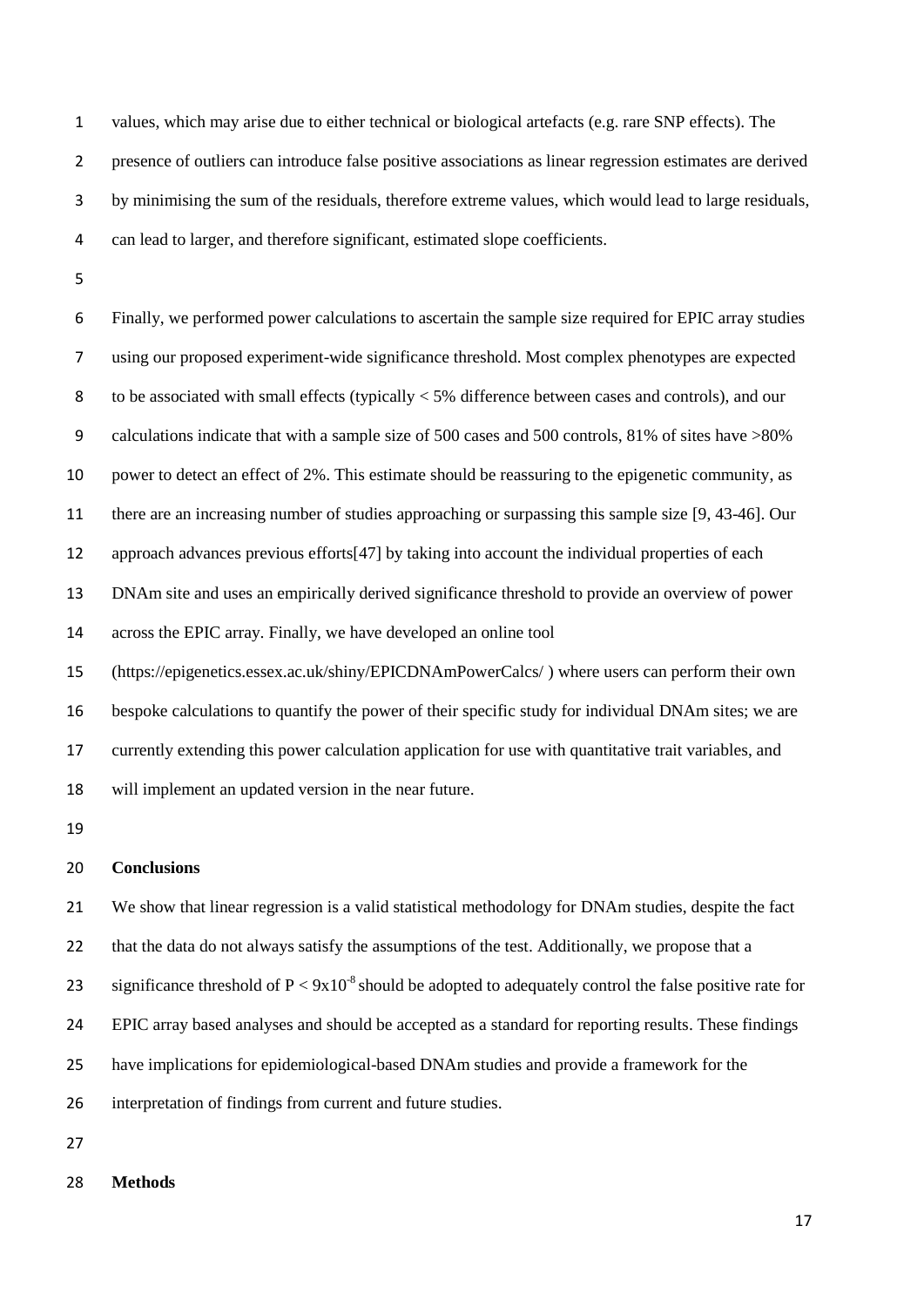- All analyses were performed using the statistical language R [48].
- 

# *Genomic-wide profiling of DNAm in Understanding Society*

 The DNAm dataset generated as part of the Understand Society study has been analysed in two previously published studies [34, 49] and a detailed description of the sample, DNAm data generation and data preprocessing can be found in the original publication [34]. Briefly, Understanding Society (https://www.understandingsociety.ac.uk) is a longitudinal panel survey of 40,000 UK households which has collected sociodemographic information, biomedical measures and blood samples from participants. DNA was extracted from whole blood samples to facilitate genomic profiling including DNAm.

# *DNAm data preprocessing*

 DNAm was profiled for a subset of 1,193 individuals from the Understanding Society study using the Illumina Infinium HumanMethylationEPIC BeadChip. Raw signal intensity data were processed from idat files through a standard pipeline using the bigmelon [49] and wateRmelon [50] packages in R. A number of quality control steps were performed to these data prior to normalization. First, outlier samples were identified using principal component analysis and mahalanobis distance equivalents, second, successful bisulphite conversion was confirmed using control probes, third the ages of the samples were estimated using the Horvath Epigenetic Clock algorithm [51] and compared to reported age at sampling, and fourth visualisation of principal components. These data were then normalized using the *dasen* method [50] ,which performs background adjustment and between-sample quantile 22 normalization of methylated (M) and unmethylated (U) intensities separately for Type I and Type II probes. A second round of sample filtering was then performed excluding samples that were either 24 dramatically altered as a result of normalisation or samples that had  $> 1\%$  of sites with detection p-25 value  $> 0.05$ . DNAm sites were filtered to exclude those with a bead count  $< 3$  or  $> 1\%$  of samples 26 with detection p-value > 0.05. The raw DNAm data of the final sample set was then re-normalized with the *dasen* method. Prior to data analysis, SNP probes, probes with non-specific binding, probes 28 affected by common SNPs [52], and 65 probes annotated to the Y chromosome were additionally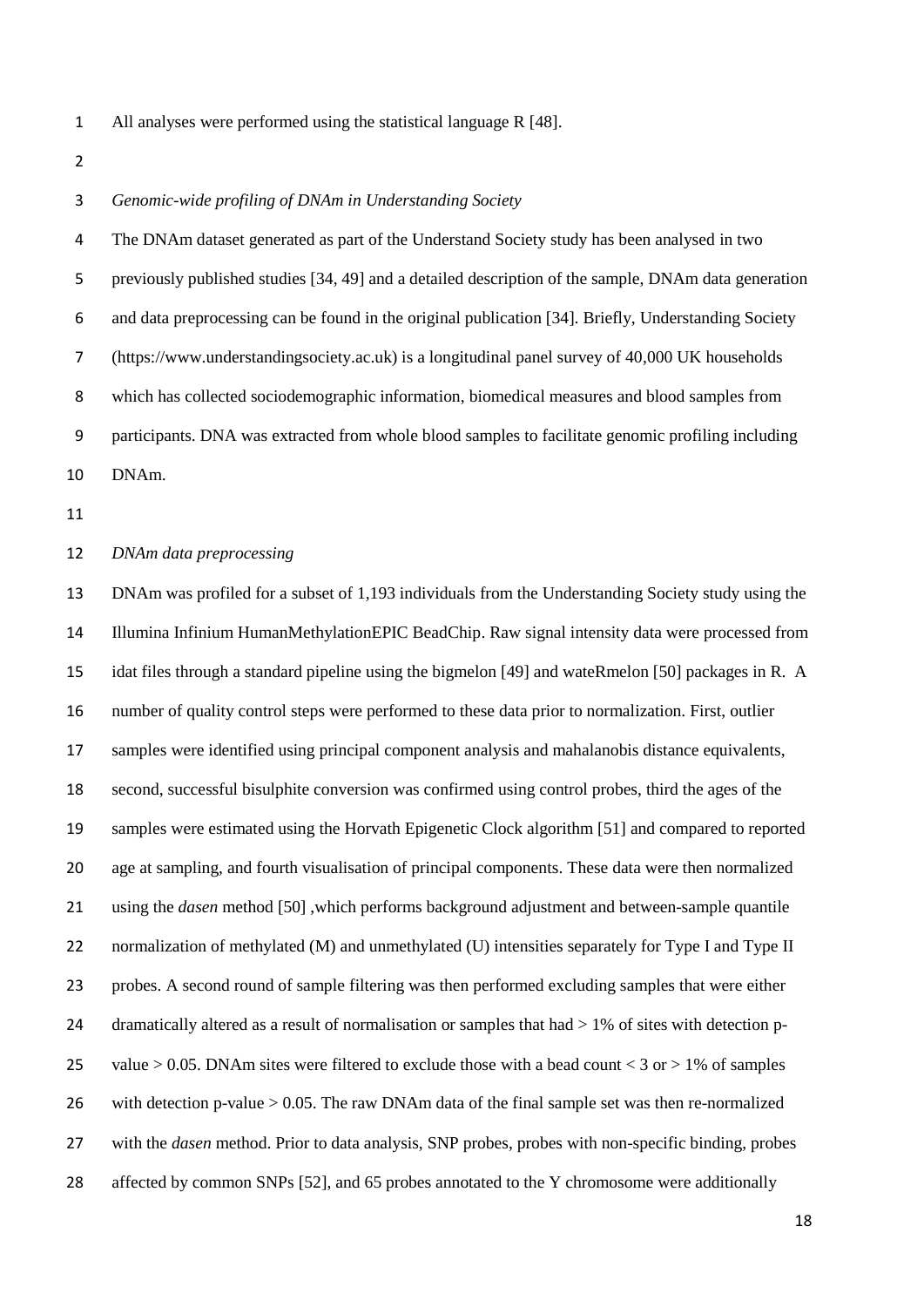removed. The final dataset contained 1,175 individuals and 804,826 DNAm sites (787,400 annotated to autosomes, and 17,426 annotated to the X chromosome).

#### *Estimating a significance threshold for DNAm studies using the EPIC array*

 To estimate an experiment-wide significance threshold for the EPIC array, we applied the permutation procedure previously described by Dudbridge and Gusnanto [35]. For each permutation, 50% of our 7 1,175 samples ( $n = 557$ ) were randomly assigned as "cases" and 50% ( $n = 558$ ) as "controls" to simulate a null EWAS (i.e. no differences between cases and controls). Each of the 804,826 sites was then tested for association with this simulated phenotype using a linear regression model including sex, age, and six estimated cellular composition variables (B cells, CD8 T cells, CD4 T cells, monocytes, granulocytes, natural killer T cells) [53, 54] as covariates. We repeated this procedure 1000 times recording the smallest p-value (i.e. the most significant) from each permutation. The EPIC array significance threshold was estimated by taking the  $5<sup>th</sup>$  percentile point of these 1000 minimum p-values representing the 5% family-wise error rate (FWER).

## *Estimating a genome-wide significance threshold for DNAm studies*

 In order to extrapolate from our experiment-wide significance thresholds to one appropriate for genome wide DNAm association studies, we implemented the subsampling procedure also implemented by Dudbridge and Gusnanto [35]. Briefly, to simulate experiments with a reduced number of sites that capture a smaller proportion of genome-wide variation, sites were randomly 21 subsampled at a range of densities  $(x_i=5\%, 15\%, ..., 95\%; i=1, 2, ..., 10)$ . From each permutation, the 22 smallest p-value across the subset of sites was extracted and the  $5<sup>th</sup>$  percentile point across all 1000 23 minimum p-values was recorded. This subsampling was repeated 100 times and the mean, 2.5 and 24 97.5 percentile points were calculated to set the significance threshold  $(P_T_i)$  and confidence intervals for density *i*. At low densities, where the coverage is sparse, it is assumed that all included DNAm sites will be independent and a Bonferroni correction for multiple testing is appropriate. As coverage increases, correlations between neighboring sites mean that the number of additional independent tests decreases. In other words, continually increasing the number of sites studied has diminishing returns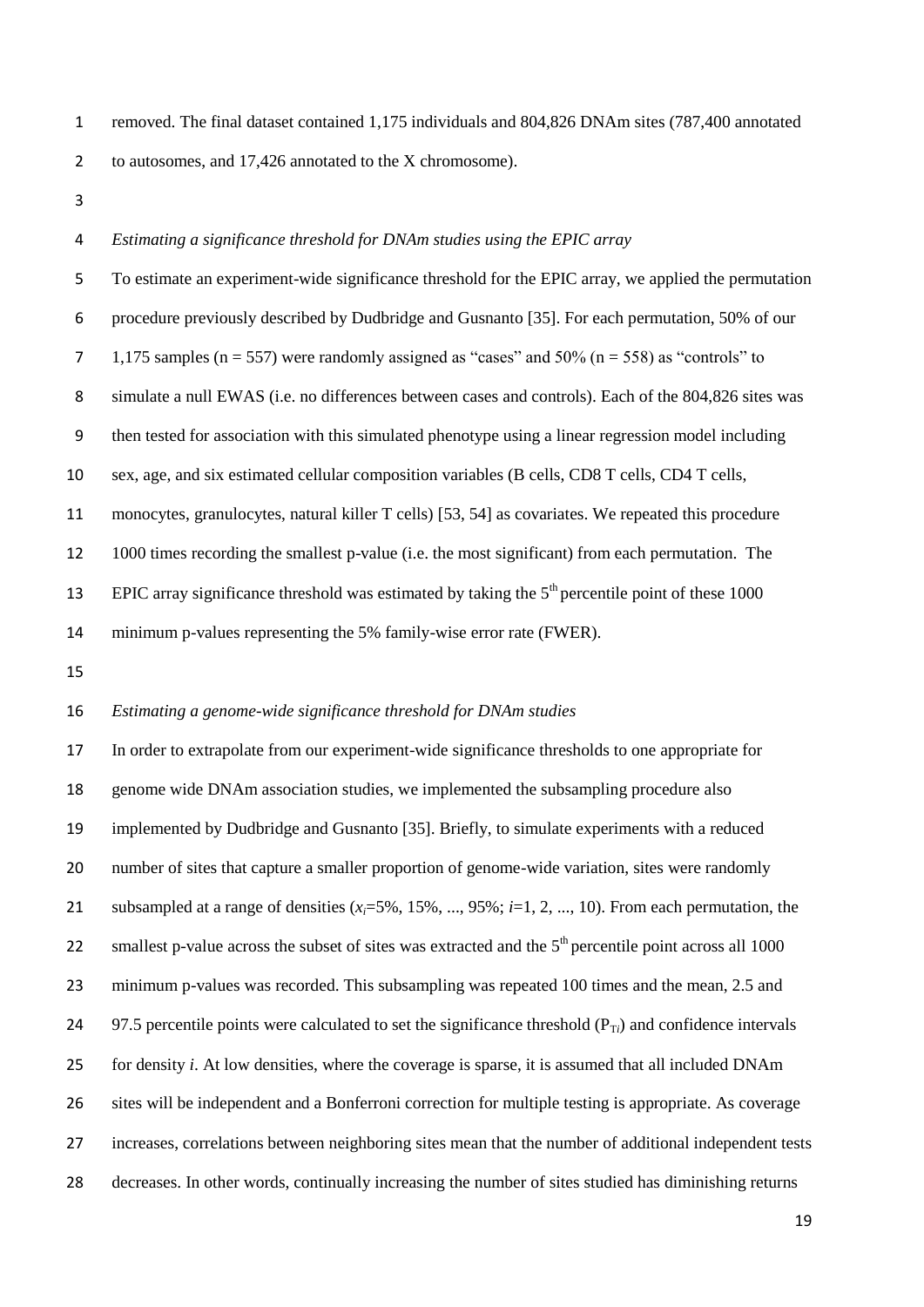in terms of the increase in additional variation captured. Therefore, as the number of sites profiled in an experiment increases, the effective number of independent tests converges to an asymptote. To estimate the value of this asymptote, we fitted a Monod function across the site densities and their 4 estimated number of independent tests. For each of the site densities  $(x_i)$ , the effective number of independent tests (*mi*), was calculated by using the inverse of the Bonferroni correction for multiple 6 testing  $(m_i = 0.05/P_{Ti})$ . A Monod function, originally a mathematical model for bacterial population growth with limited resources, takes the form:

$$
m = f(x, u, k) = \frac{ux}{k + x}
$$

where *u* is the limit and *k* is the half-saturation parameter, their values given by:

$$
f(k) = \frac{u}{2}
$$

$$
f(\infty) = u
$$

 This function was fitted using a least squares approach in R to find the value of *u*, which represents the number of independent tests in the entire DNA methylome. To calculate the methylome-wide 14 significance threshold we applied the Bonferroni correction using this estimate ( $P_{\text{genome}} = 0.05/u$ ). 

#### *Testing the assumptions of linear regression models used in DNAm studies*

 To assess the validity of linear regression models in studies of DNAm, an EWAS of age was performed including sex, processing chip and six estimated cellular composition variables (B cells, CD8 T cells, CD4 T cells, monocytes, granulocytes, natural killer T cells) [53, 54] as covariates. For each of the 804,826 models (one per DNAm site) we tested for violations of the assumptions of linear regression using the *gvlma* (Global Validation of Linear Model Assumptions) R package [37]. This package performs four tests to test the performance of the model fit with regards to the four assumptions of a linear regression: linearity, homoskedasticity, uncorrelatedness and normality of the residuals (**Additional File 1: Figure S2**). The *gvlma* package provides a numerical measure of violation through significance testing for skewness, kurtosis, link function, and heteroskedasticity. Briefly, the package calculates a directional test statistic for each assumption using the standardized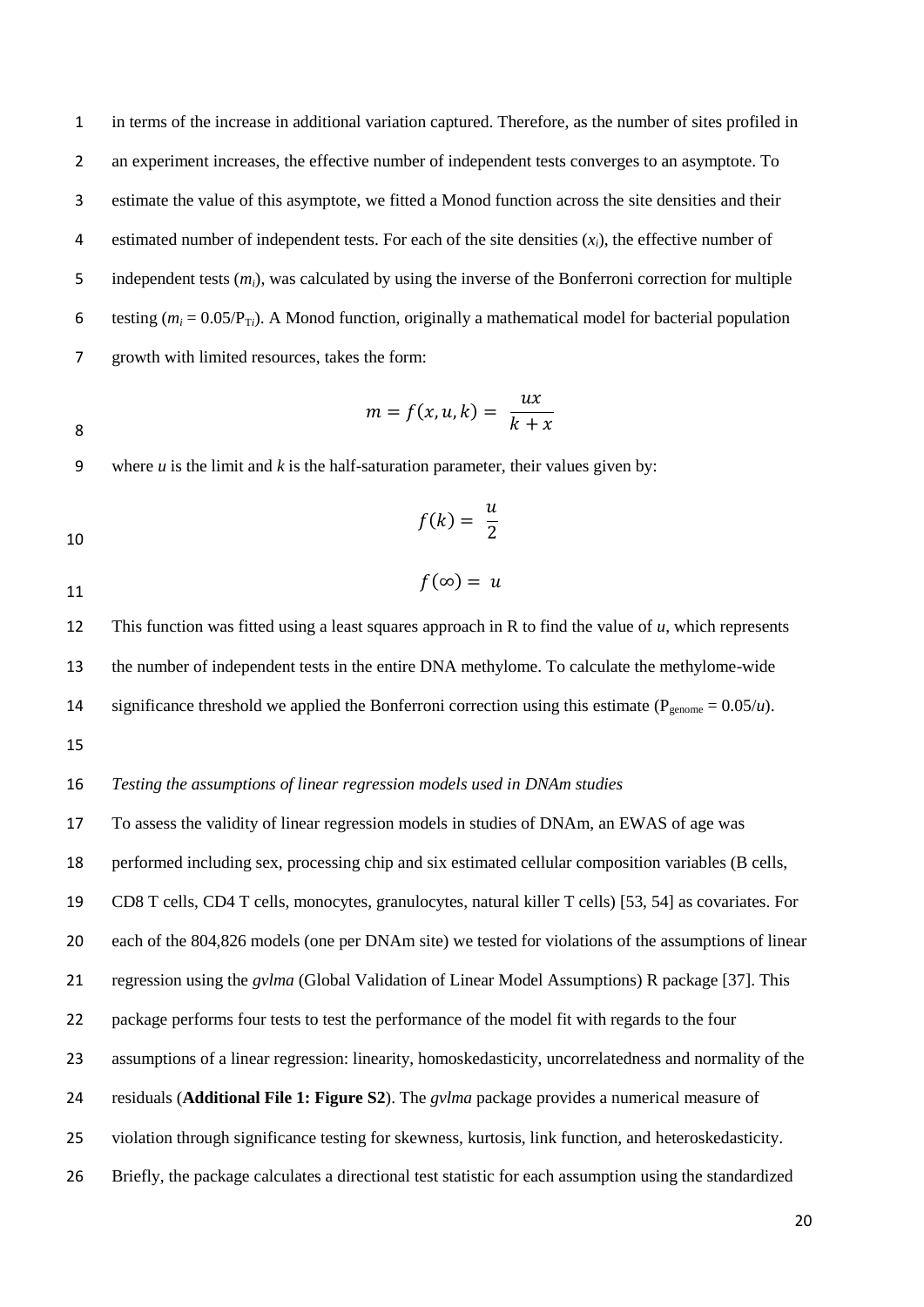residuals from the fitted linear model. These test statistics are each compared to a 1 degree-of- freedom chi-square distribution to calculate a p-value for hypothesis testing. In addition to obtaining a p-value for each of these four tests, the software also generates a "global" p-value, which is an omnibus test of the four others. The global test statistic is the sum of the four components (one for each assumption) and compared to a 4 degree-of-freedom chi-square distribution. The formula for each component and further details can be found in the original manuscript proposing the method [37]. The null hypothesis for the global test is that all four assumptions hold, and the alternative hypothesis is that at least one does not (i.e. a significant p-value indicates that a linear model is not appropriate). In order to assess how DNAm sites on the EPIC array performed across these five tests we plotted Quantile-Quantile (QQ) plots of the observed vs expected p-values. To characterize sites which perform poorly in these tests we visualized correlations between the p-values from the five *gylma* tests and both the mean level of DNAm and two measures of variance (standard deviation and range of the middle 80% of values). For the purpose of assessing which assumptions are most commonly violated, and which are most commonly violated simultaneously, we applied the 15 experiment wide p-value threshold derived in the previous sections  $(P < 9.42 \times 10^{-8})$ , to identify sites that reject the assumptions of linear regression. Finally to investigate the impact of violating the assumptions of linear regression, we calculated the mean rank across the 1000 null EWAS permutations as an indicator of how likely a site was to be associated by chance and any bias in association analyses. These mean ranks were then compared with the p-values of the *gvlma* tests. 

#### *Estimating statistical power for EPIC array studies*

 Power calculations were performed for each of the 804,826 sites in the dataset using the function *pwr.t.test* from the R package pwr [55]. We consider the scenario with a binary outcome (i.e. case control study), using a two-sample t-test to compare the means of the two groups where the null hypothesis of each test is that the means of the two groups are equal. To calculate power, the parameters sample size, effect size and significance level were provided. The significance level was 27 set as our previously calculated experiment-wide threshold of  $9.42 \times 10^{-8}$ . The effect size was provided as Cohen's d, which is the expected difference between the two group means divided by their pooled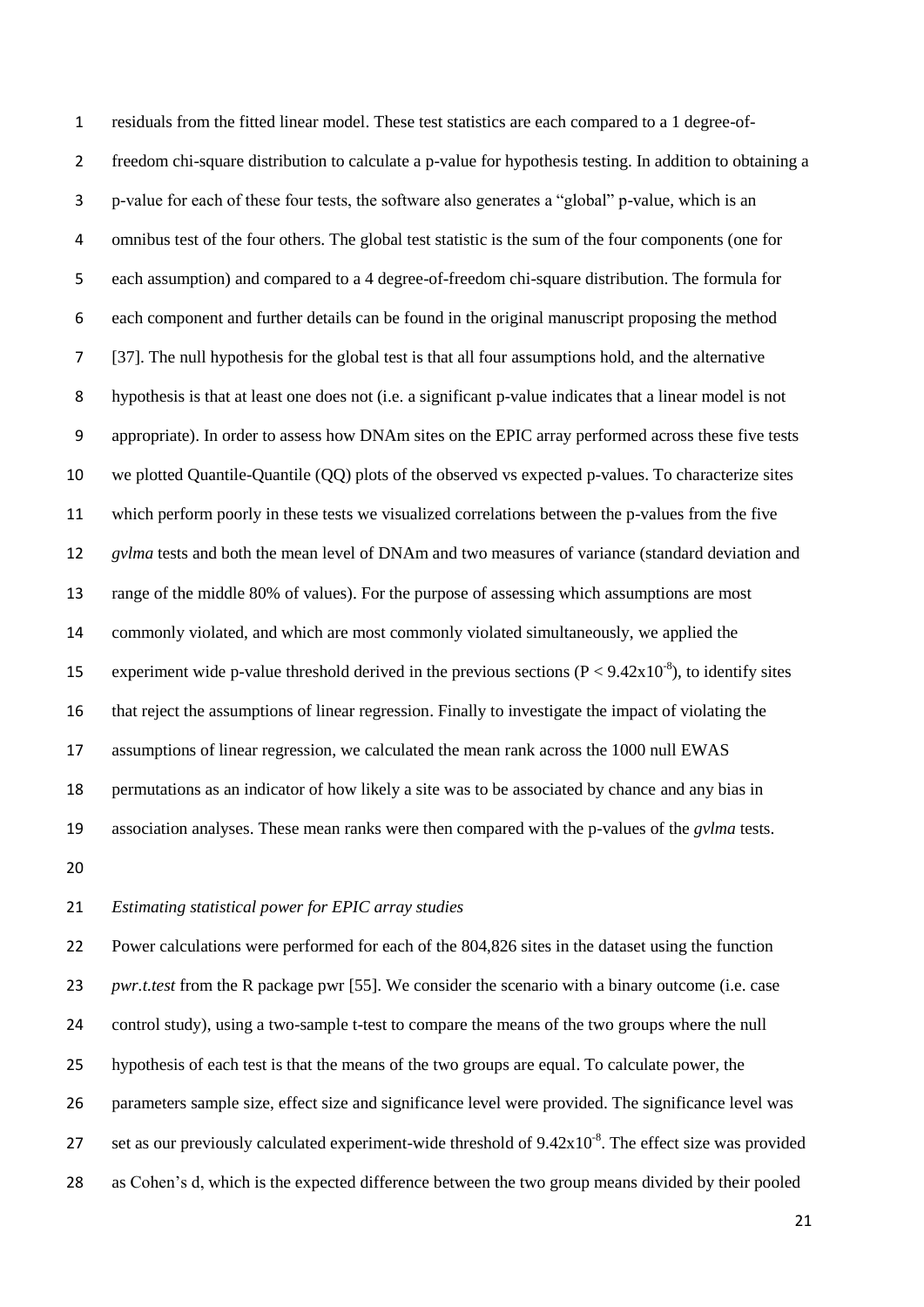standard deviation [56]. In order to get a power estimate for the overall study, calculations were performed for every site individually using that site's variance estimated from the Understanding Society dataset, for two different mean differences (2% and 5%). Power calculations were also 4 performed for a range of total sample sizes  $(n = 100, 200, 500, 1000, 2000, 500)$  consisting of equal numbers of cases and controls. For each combination of parameters (sample size and mean difference), we calculated the percentage of sites that had sufficient statistical power across the full range of possible values (0-100%). While we only present results for a subset of the possible scenarios as a guide to the power of a typical EWAS study, we have also developed an R shiny app [7] to allow users to perform bespoke power calculations (https://epigenetics.essex.ac.uk/shiny/EPICDNAmPowerCalcs/). In this app, the user can specify sample size and mean difference to generate a summary results table and downloadable figure. As performing >800,000 power calculations is time consuming, the app uses a binning method, grouping sites with similar variances and plotting a smoothed curve, to speed up the calculation. For more accurate results the user can increase the number of bins, or chose to calculate the power for all sites individually. There is also an option to search for a specific DNAm site of interest and calculate its power under user defined parameters. **Figure Legends Figure 1: Subsampling sites on the EPIC array to estimate a genome-wide significance threshold.** Line graphs depicting the relationship between the number of EPIC array DNA 22 methylation sites (x-axis) and A) the 5% family-wise error rate (FWER) ( $-\log_{10}(p-\text{values})$ ; y-axis) and 23 B) the mean effective number of tests (y-axis) estimated from 1000 simulated null association studies. Error bars present the 95% confidence intervals from 1000 simulations. The final point includes all DNA methylation sites on the EPIC array and therefore could not be resampled to generate a confidence interval.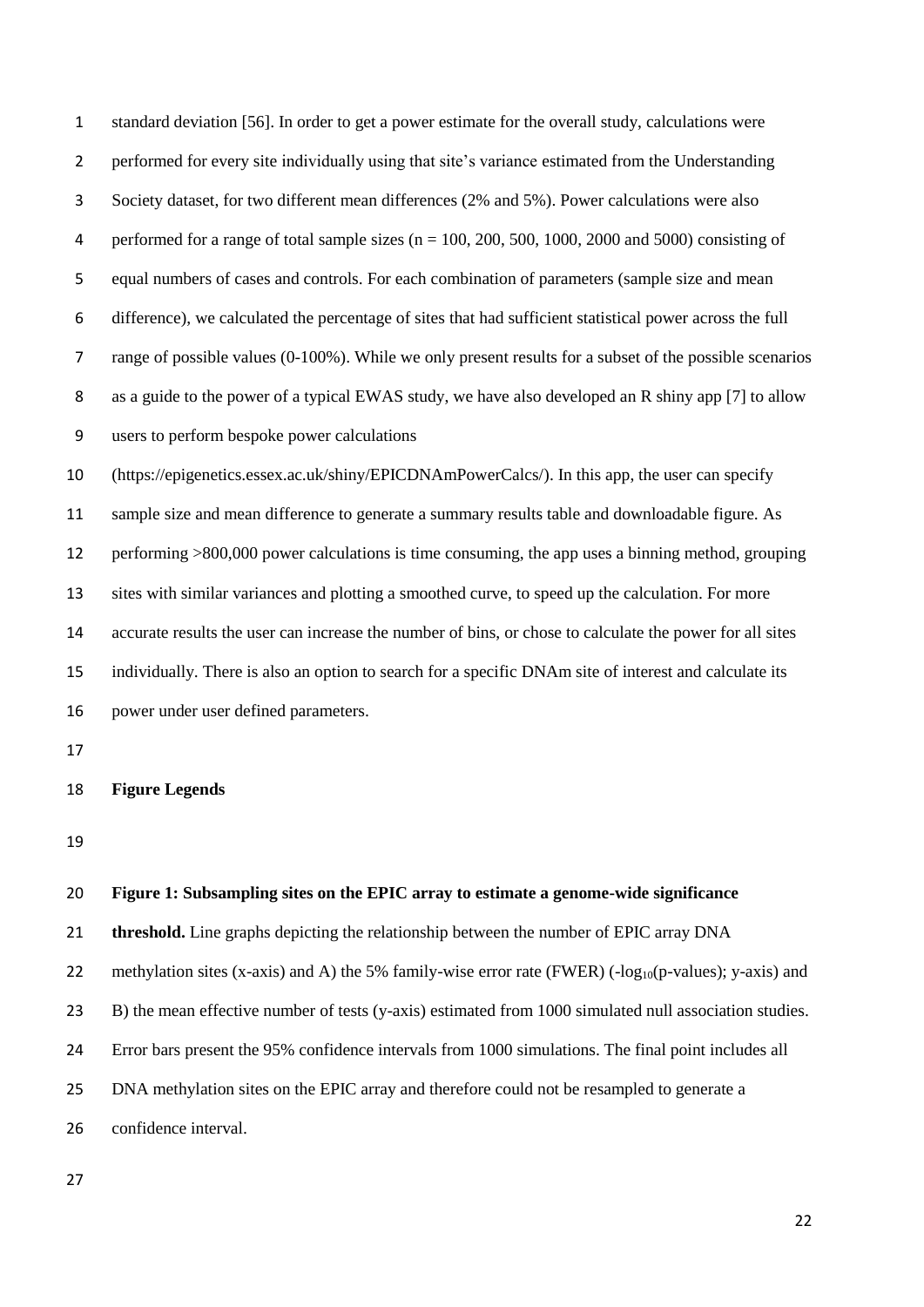**Figure 2: Extrapolation to a genome-wide significance threshold.** Line graphs depicting the relationship between the number of DNA methylation sites (x-axis) and **A)** the effective number of 3 independent tests (y-axis) and **B**) the multiple testing corrected threshold ( $-\log_{10}(p\text{-value})$ ; y-axis) estimated after fitting a Monod function to the observed data presented in Figure 1B. The observed values are plotted as the solid black line, and the estimated Monod model is plotted as a dashed line. The grey shaded region represents the 95% CI created by fitting a Monod model to the 95% CI of the subsampled data. The blue horizontal line represents the estimated asymptote of the Monod model of 8 5,803,067 independent tests equivalent to a genome-wide significance threshold of  $8.62 \times 10^{-9}$ .

 **Figure 3: Overlap of significant violations of linear regression assumptions.** Venn diagram 11 depicting the overlap of DNA methylation sites significant for each test of a linear assumption ( $P <$  $9.42x10^{-8}$ ). Presented are the number of overlapping DNA methylation sites along with the percentage of all tested sites shown in brackets.

 **Figure 4: Comparison of tests of linear regression assumptions across the distribution of DNA methylation levels.** Boxplots of  $-\log_{10}(p\text{-value})$  for each of the 5 tests (a) global (b) skewness (c) kurtosis **(d)** link function and **(e)** heteroskedasticity for groups of DNA methylation sites binned by 18 their mean DNA methylation level. The boxes are coloured by their mean  $-\log_{10}(p\text{-value})$  from light yellow (low) to red (high).

# **Figure 5: Comparison of tests of linear regression assumptions against DNA methylation**

**z2 variability.** Boxplots of  $-\log_{10}(p\text{-value})$  for each of the 5 tests (a) global (b) skewness (c) kurtosis (d) link function and (e) heteroscedasticity for groups of DNA methylation sites binned by their standard 24 deviation. The boxes are coloured by their mean  $-\log_{10}(p$ -value) from light yellow (low) to red (high).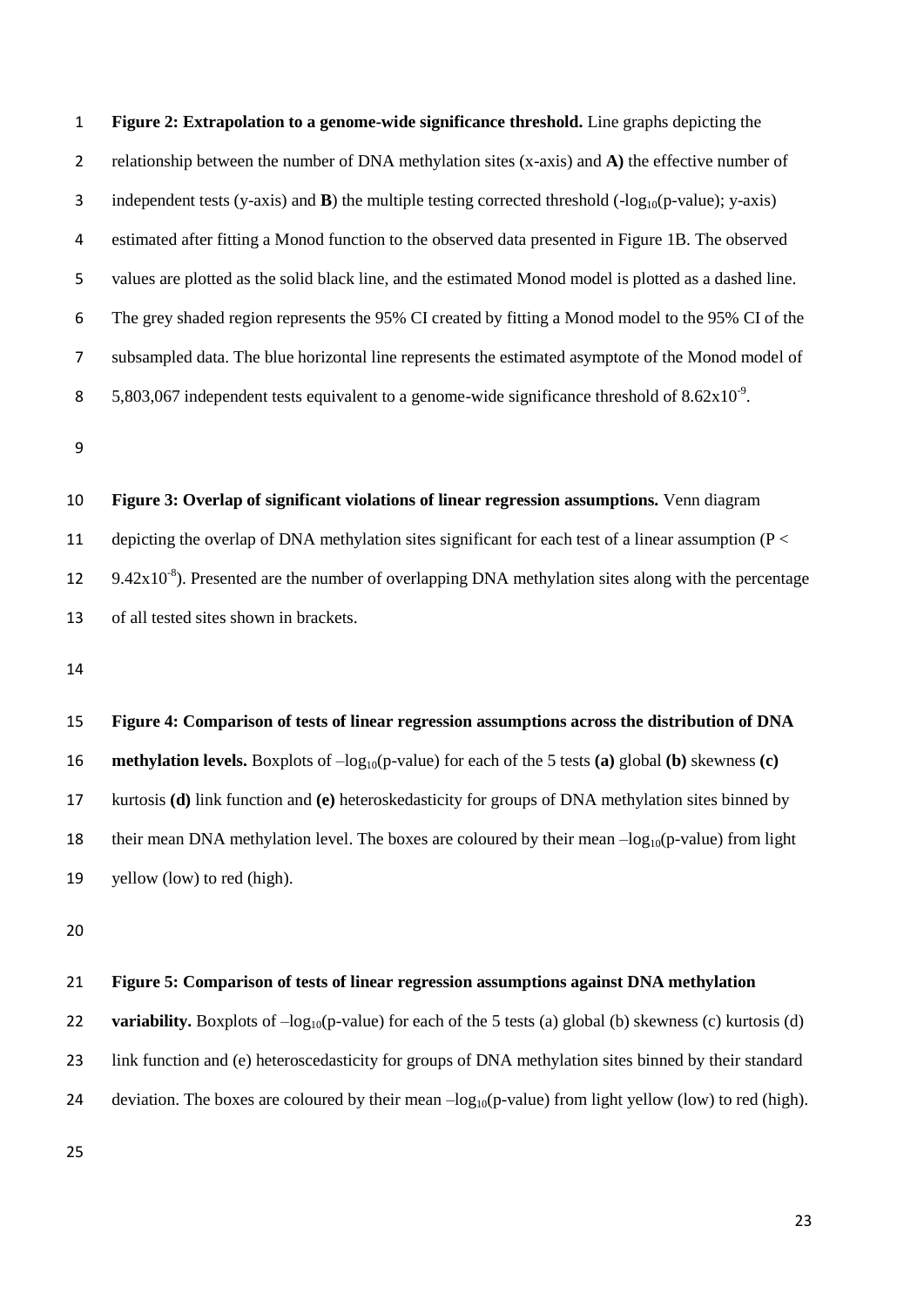| 1              | Figure 6: Comparison of tests of linear regression assumptions with bias in DNA methylation                            |
|----------------|------------------------------------------------------------------------------------------------------------------------|
| $\overline{2}$ | <b>association studies.</b> Scatterplots of $-\log_{10}(p\text{-value})$ (y-axis) from the (a) global (b) skewness (c) |
| 3              | kurtosis (d) link function and (e) heteroskedasticity tests performed in the R <i>gylma</i> package against            |
| 4              | average (mean) ranking from 1000 simulated null association studies (x-axis) for all DNA                               |
| 5              | methylation sites. Each point represents a single site, and the color represents the density of points                 |
| 6              | plotted at that position (low density in grey to high density in yellow).                                              |
| 7              |                                                                                                                        |
|                |                                                                                                                        |

| 8  | Figure 7: Power curves of typical DNA methylation studies. Line graphs depicting the proportion       |
|----|-------------------------------------------------------------------------------------------------------|
| 9  | of sites on the EPIC array (y-axis) with sufficient power (x-axis) to detect a mean difference in DNA |
| 10 | methylation between two groups of (a) $2\%$ and (b) $5\%$ . The different coloured lines represent    |
| 11 | different sample sizes where the value of N the total sample size set to be a 50:50 split between     |
| 12 | groups.                                                                                               |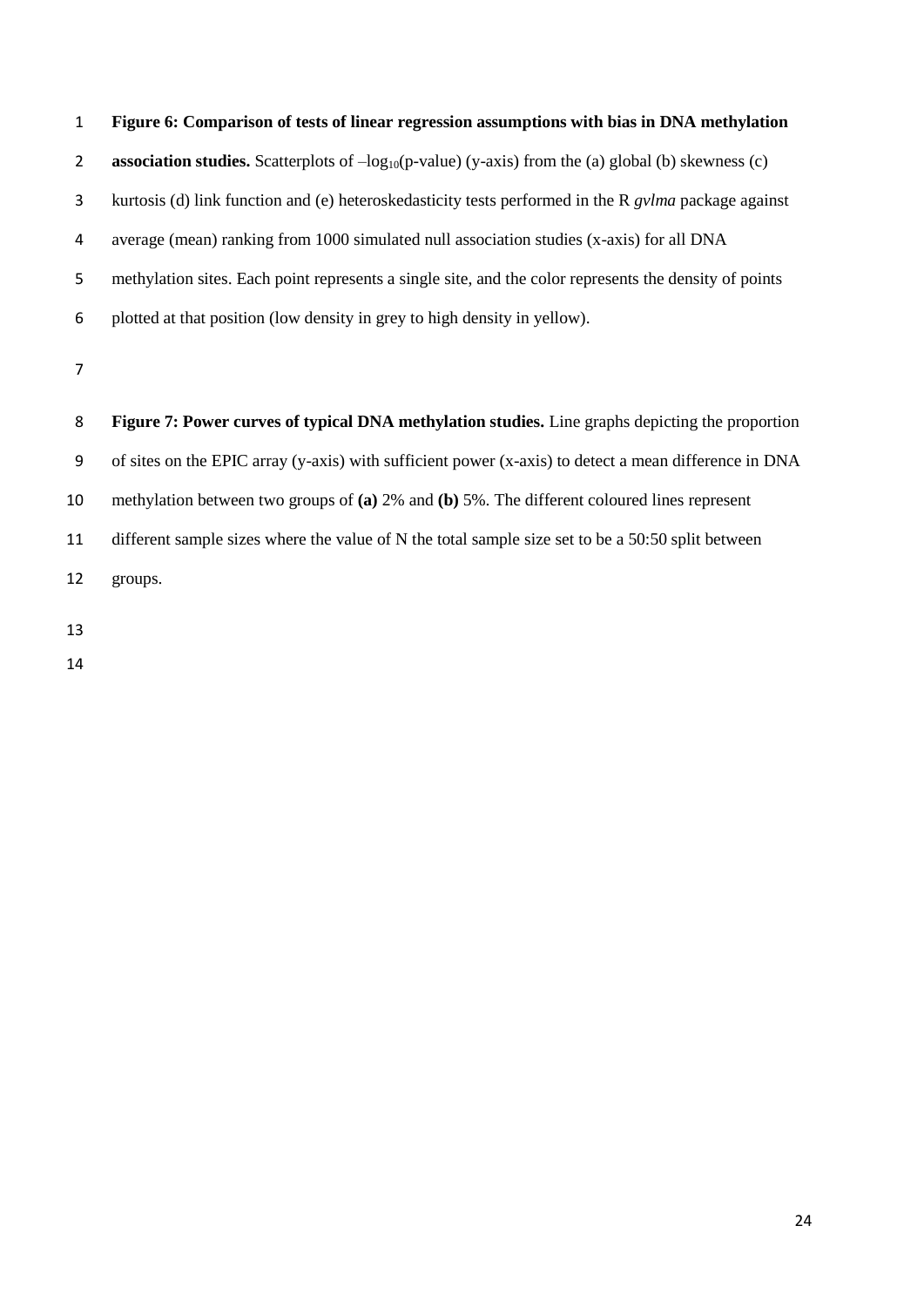| $\mathbf 1$    | <b>Supplemental Data</b>                                                                           |
|----------------|----------------------------------------------------------------------------------------------------|
| $\overline{2}$ |                                                                                                    |
| 3              | <b>Additional File 1:</b> Supplementary figures S1-S10 (pdf)                                       |
| 4              | <b>Additional File 2:</b> Supplementary tables S1-S6 (pdf)                                         |
| 5              |                                                                                                    |
| 6              | <b>Declarations</b>                                                                                |
| $\overline{7}$ | Ethics approval and consent to participate                                                         |
| 8              | Ethical approval for the Understanding Society nurse visit was obtained from the National Research |
| 9              | Ethics Service (Reference: 10/H0604/2). Participants gave written consent for blood sampling.      |
| 10             | Consent for publication                                                                            |
| 11             | Not applicable                                                                                     |
| 12             | Availability of data and material                                                                  |
| 13             | Individual level DNA methylation are available on application through the European Genome-         |
| 14             | phenome Archive under accession EGAS00001001232 (https://www.ebi.ac.uk/ega/home). Specific         |
| 15             | details can be found here (https://www.understandingsociety.ac.uk/about/health/data). Phenotype    |
| 16             | linked to DNA methylation data are available through application to the METADAC                    |
| 17             | (www.metadac.ac.uk). Analysis scripts used in this manuscript are available on                     |
| 18             | https://github.com/ejh243/EPICStatsPaper.                                                          |
| 19             | Competing interests                                                                                |
| 20             | The authors declare that they have no competing interests                                          |
| 21             | <b>Funding</b>                                                                                     |
| 22             | DNA methylation data generation in UKHLS was funded through enhancements to the Economic and       |
| 23             | Social Research council (ESRC) grants ES/K005146/1 and ES/N00812X/1. MK is supported by the        |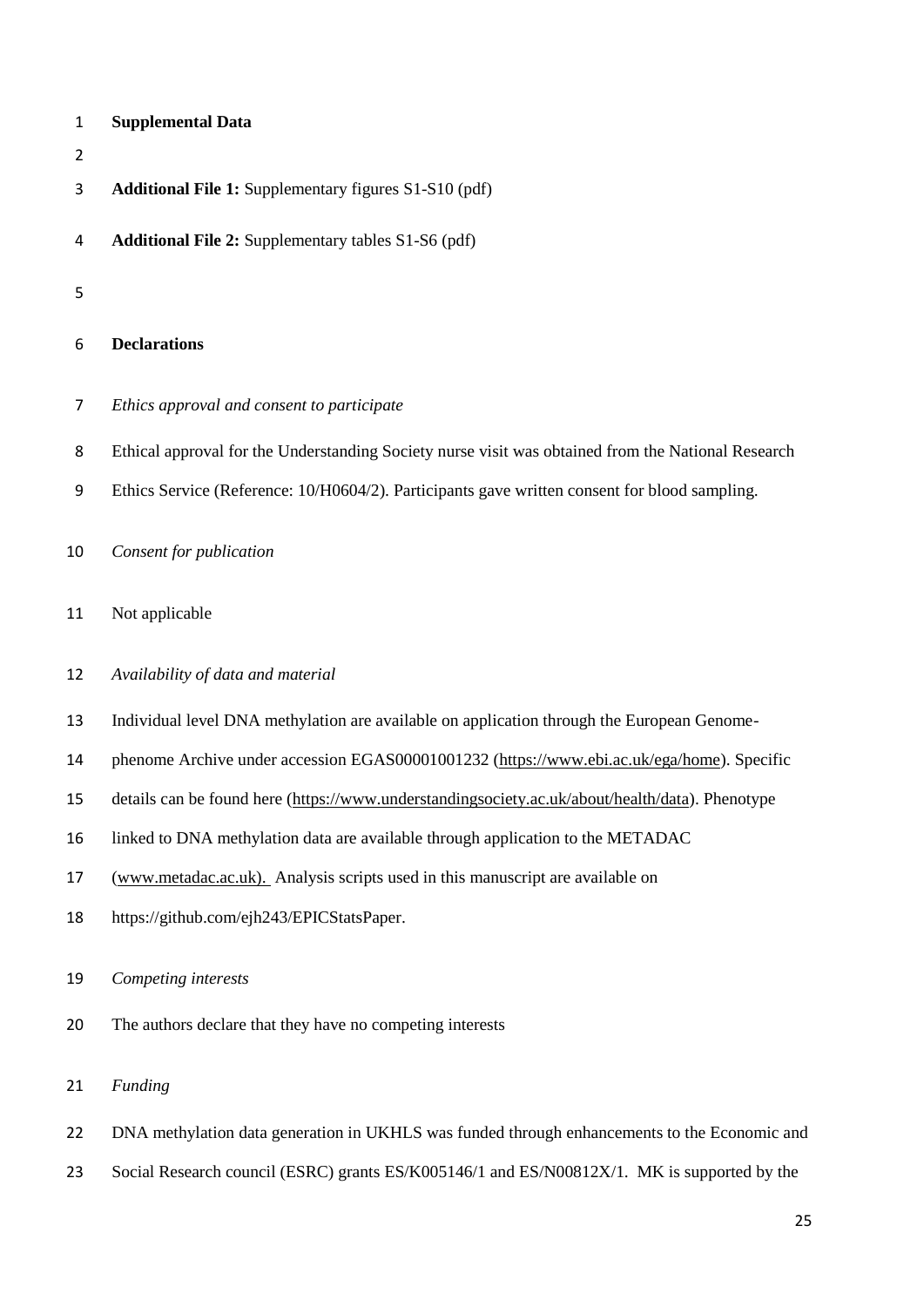| $\mathbf{1}$   |                   | University of Essex and ESRC (RES-596-28-0001). EH, JM and LS time on this project was                                                                                                                                                                                          |
|----------------|-------------------|---------------------------------------------------------------------------------------------------------------------------------------------------------------------------------------------------------------------------------------------------------------------------------|
| 2              |                   | supported by MRC grant K013807. The funding bodies played no role in the design of the study, data                                                                                                                                                                              |
| 3              |                   | collection, analysis, and interpretation or in the writing of the manuscript.                                                                                                                                                                                                   |
| 4              |                   | Authors' contributions                                                                                                                                                                                                                                                          |
| 5              |                   | EH designed the study. GM undertook primary statistical analyses with input from TG, YB, MK, LS,                                                                                                                                                                                |
| 6              |                   | JM and EH. GM and EH drafted the manuscript. All authors read and approved the final manuscript.                                                                                                                                                                                |
| 7              |                   | Acknowledgements                                                                                                                                                                                                                                                                |
| 8              |                   | Analysis was facilitated by access to the Genome high performance computing cluster at the                                                                                                                                                                                      |
| 9              |                   | University Of Essex School Of Biological Sciences.                                                                                                                                                                                                                              |
| 10             |                   |                                                                                                                                                                                                                                                                                 |
| 11             | <b>References</b> |                                                                                                                                                                                                                                                                                 |
| 12<br>13       | 1.                | Murphy TM, Mill J: Epigenetics in health and disease: heralding the EWAS era. Lancet 2014,<br>383(9933):1952-1954.                                                                                                                                                              |
| 14<br>15<br>16 | 2.                | Heyn H, Carmona FJ, Gomez A, Ferreira HJ, Bell JT, Sayols S, Ward K, Stefansson OA, Moran<br>S, Sandoval J et al: DNA methylation profiling in breast cancer discordant identical twins<br>identifies DOK7 as novel epigenetic biomarker. Carcinogenesis 2013, 34(1):102-108.   |
| 17<br>18       | 3.                | Irizarry RA, Ladd-Acosta C, Wen B, Wu Z, Montano C, Onyango P, Cui H, Gabo K, Rongione M,<br>Webster M et al: The human colon cancer methylome shows similar hypo- and                                                                                                          |
| 19<br>20       |                   | hypermethylation at conserved tissue-specific CpG island shores. Nat Genet 2009,<br>$41(2):178-186.$                                                                                                                                                                            |
| 21<br>22<br>23 | 4.                | Lange CP, Campan M, Hinoue T, Schmitz RF, van der Meulen-de Jong AE, Slingerland H, Kok<br>PJ, van Dijk CM, Weisenberger DJ, Shen H et al: Genome-scale discovery of DNA-<br>methylation biomarkers for blood-based detection of colorectal cancer. PLoS One 2012,              |
| 24             |                   | 7(11):e50266.                                                                                                                                                                                                                                                                   |
| 25<br>26<br>27 | 5.                | Liu Y, Aryee MJ, Padyukov L, Fallin MD, Hesselberg E, Runarsson A, Reinius L, Acevedo N,<br>Taub M, Ronninger M et al: Epigenome-wide association data implicate DNA methylation<br>as an intermediary of genetic risk in rheumatoid arthritis. Nat Biotechnol 2013, 31(2):142- |
| 28<br>29<br>30 | 6.                | 147.<br>Rakyan VK, Beyan H, Down TA, Hawa MI, Maslau S, Aden D, Daunay A, Busato F, Mein CA,<br>Manfras B et al: Identification of type 1 diabetes-associated DNA methylation variable                                                                                          |
| 31<br>32<br>33 | 7.                | positions that precede disease diagnosis. Plos Genet 2011, 7(9):e1002300.<br>Murphy TM, Wong CC, Arseneault L, Burrage J, Macdonald R, Hannon E, Fisher HL, Ambler A,<br>Moffitt TE, Caspi A et al: Methylomic markers of persistent childhood asthma: a                        |
| 34             |                   | longitudinal study of asthma-discordant monozygotic twins. Clin Epigenetics 2015, 7:130.                                                                                                                                                                                        |

- 8. Pidsley R, Viana J, Hannon E, Spiers HH, Troakes C, Al-Saraj S, Mechawar N, Turecki G,
- Schalkwyk LC, Bray NJ *et al*: **Methylomic profiling of human brain tissue supports a neurodevelopmental origin for schizophrenia**. *Genome Biol* 2014, **15**(10):483.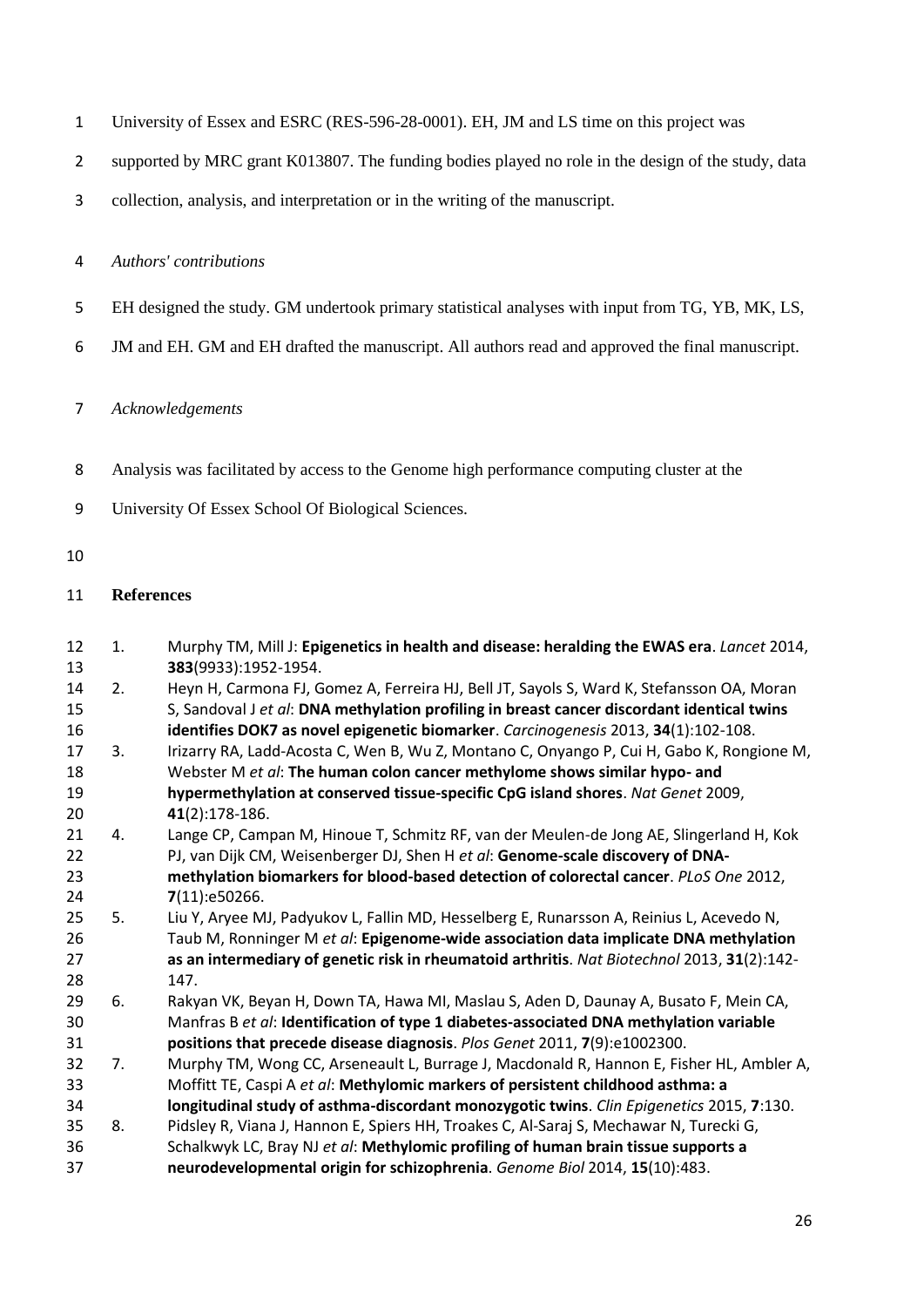| $\mathbf{1}$     | 9.  | Hannon E, Dempster E, Viana J, Burrage J, Smith AR, Macdonald R, St Clair D, Mustard C,      |
|------------------|-----|----------------------------------------------------------------------------------------------|
| $\overline{2}$   |     | Breen G, Therman S et al: An integrated genetic-epigenetic analysis of schizophrenia:        |
| 3                |     | evidence for co-localization of genetic associations and differential DNA methylation.       |
| 4                |     | Genome Biol 2016, 17(1):176.                                                                 |
| 5                | 10. | Ladd-Acosta C, Hansen KD, Briem E, Fallin MD, Kaufmann WE, Feinberg AP: Common DNA           |
| 6                |     | methylation alterations in multiple brain regions in autism. Mol Psychiatry 2014, 19(8):862- |
| $\overline{7}$   |     | 871.                                                                                         |
| 8                | 11. | Berko ER, Suzuki M, Beren F, Lemetre C, Alaimo CM, Calder RB, Ballaban-Gil K, Gounder B,     |
| $\boldsymbol{9}$ |     | Kampf K, Kirschen J et al: Mosaic epigenetic dysregulation of ectodermal cells in autism     |
| 10               |     | spectrum disorder. Plos Genet 2014, 10(5):e1004402.                                          |
| 11               | 12. | De Jager PL, Srivastava G, Lunnon K, Burgess J, Schalkwyk LC, Yu L, Eaton ML, Keenan BT,     |
| 12               |     | Ernst J, McCabe C et al: Alzheimer's disease: early alterations in brain DNA methylation at  |
| 13               |     | ANK1, BIN1, RHBDF2 and other loci. Nat Neurosci 2014, 17(9):1156-1163.                       |
| 14               | 13. | Lunnon K, Smith R, Hannon E, De Jager PL, Srivastava G, Volta M, Troakes C, Al-Sarraj S,     |
| 15               |     | Burrage J, Macdonald R et al: Methylomic profiling implicates cortical deregulation of ANK1  |
| 16               |     | in Alzheimer's disease. Nat Neurosci 2014, 17(9):1164-1170.                                  |
| 17               | 14. | Mill J, Heijmans BT: From promises to practical strategies in epigenetic epidemiology. Nat   |
| 18               |     | Rev Genet 2013, 14(8):585-594.                                                               |
| 19               | 15. | Relton CL, Davey Smith G: Epigenetic epidemiology of common complex disease: prospects       |
| 20               |     | for prediction, prevention, and treatment. PLoS Med 2010, 7(10):e1000356.                    |
| 21               | 16. | Rakyan VK, Down TA, Balding DJ, Beck S: Epigenome-wide association studies for common        |
| 22               |     | human diseases. Nat Rev Genet 2011, 12(8):529-541.                                           |
| 23               | 17. | Laird PW: Principles and challenges of genomewide DNA methylation analysis. Nat Rev          |
| 24               |     | Genet 2010, 11(3):191-203.                                                                   |
| 25               | 18. | Du P, Zhang X, Huang CC, Jafari N, Kibbe WA, Hou L, Lin SM: Comparison of Beta-value and     |
| 26               |     | M-value methods for quantifying methylation levels by microarray analysis. BMC               |
| 27               |     | Bioinformatics 2010, 11:587.                                                                 |
| 28               | 19. | Birney E, Smith GD, Greally JM: Epigenome-wide Association Studies and the Interpretation    |
| 29               |     | of Disease - Omics. PLoS Genet 2016, 12(6):e1006105.                                         |
| 30               | 20. | Panni T, Mehta AJ, Schwartz JD, Baccarelli AA, Just AC, Wolf K, Wahl S, Cyrys J, Kunze S,    |
| 31               |     | Strauch K et al: A Genome-Wide Analysis of DNA Methylation and Fine Particulate Matter       |
| 32               |     | Air Pollution in Three Study Populations: KORA F3, KORA F4, and the Normative Aging          |
| 33               |     | Study. Environ Health Perspect 2016.                                                         |
| 34               | 21. | Spiers H, Hannon E, Schalkwyk LC, Smith R, Wong CC, O'Donovan MC, Bray NJ, Mill J:           |
| 35               |     | Methylomic trajectories across human fetal brain development. Genome Res 2015,               |
| 36               |     | $25(3):338-352.$                                                                             |
| 37               | 22. | Cardenas A, Houseman EA, Baccarelli AA, Quamruzzaman Q, Rahman M, Mostofa G, Wright          |
| 38               |     | RO, Christiani DC, Kile ML: In utero arsenic exposure and epigenome-wide associations in     |
| 39               |     | placenta, umbilical artery, and human umbilical vein endothelial cells. Epigenetics 2015,    |
| 40               |     | $10(11):1054-1063.$                                                                          |
| 41               | 23. | Elliott HR, Tillin T, McArdle WL, Ho K, Duggirala A, Frayling TM, Davey Smith G, Hughes AD,  |
| 42               |     | Chaturvedi N, Relton CL: Differences in smoking associated DNA methylation patterns in       |
| 43               |     | South Asians and Europeans. Clin Epigenetics 2014, 6(1):4.                                   |
|                  | 24. |                                                                                              |
| 44<br>45         |     | Ong ML, Holbrook JD: Novel region discovery method for Infinium 450K DNA methylation         |
|                  |     | data reveals changes associated with aging in muscle and neuronal pathways. Aging Cell       |
| 46               |     | 2014, 13(1):142-155.                                                                         |
| 47               | 25. | Heyn H, Moran S, Hernando-Herraez I, Sayols S, Gomez A, Sandoval J, Monk D, Hata K,          |
| 48               |     | Marques-Bonet T, Wang L et al: DNA methylation contributes to natural human variation.       |
| 49               |     | Genome Res 2013, 23(9):1363-1372.                                                            |
| 50               | 26. | Noble WS: How does multiple testing correction work? Nat Biotechnol 2009, 27(12):1135-       |
| 51               |     | 1137.                                                                                        |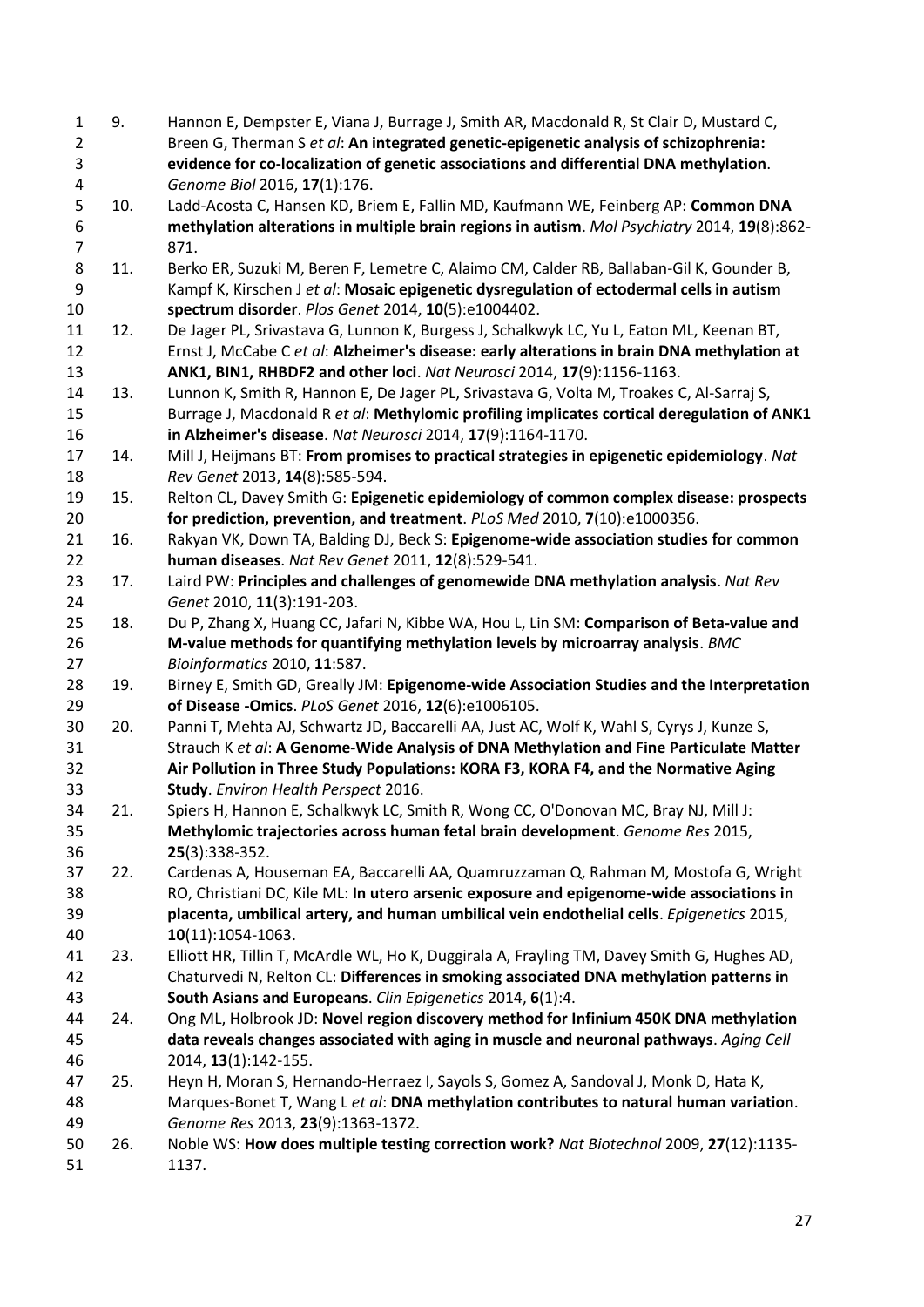| $\mathbf{1}$   | 27. | Benjamini Y, Hochberg Y: Controlling the False Discovery Rate: A Practical and Powerful          |
|----------------|-----|--------------------------------------------------------------------------------------------------|
| $\overline{2}$ |     | Approach to Multiple Testing. Journal of the Royal Statistical Society 1995, 57(1):289-300.      |
| 3              | 28. | Moskvina V, Schmidt KM: On multiple-testing correction in genome-wide association                |
| 4              |     | studies. Genet Epidemiol 2008, 32(6):567-573.                                                    |
| 5              | 29. | Zaghlool SB, Al-Shafai M, Al Muftah WA, Kumar P, Falchi M, Suhre K: Association of DNA           |
| 6              |     | methylation with age, gender, and smoking in an Arab population. Clin Epigenetics 2015,          |
| $\overline{7}$ |     | 7(1):6.                                                                                          |
| 8              | 30. | Absher DM, Li X, Waite LL, Gibson A, Roberts K, Edberg J, Chatham WW, Kimberly RP:               |
| 9              |     | Genome-wide DNA methylation analysis of systemic lupus erythematosus reveals                     |
| 10             |     | persistent hypomethylation of interferon genes and compositional changes to CD4+ T-cell          |
| 11             |     | populations. Plos Genet 2013, 9(8):e1003678.                                                     |
| 12             | 31. | Lehne B, Drong AW, Loh M, Zhang W, Scott WR, Tan ST, Afzal U, Scott J, Jarvelin MR, Elliott P    |
| 13             |     | et al: A coherent approach for analysis of the Illumina HumanMethylation450 BeadChip             |
| 14             |     | improves data quality and performance in epigenome-wide association studies. Genome              |
| 15             |     | Biol 2015, 16:37.                                                                                |
| 16             | 32. | Saffari A, Silver MJ, Zavattari P, Moi L, Columbano A, Meaburn EL, Dudbridge F: Estimation       |
| 17             |     | of a significance threshold for epigenome-wide association studies. Genet Epidemiol 2018,        |
| 18             |     | $42(1):20-33.$                                                                                   |
| 19             | 33. | Gorrie-Stone TJ, Smart MC, Saffari A, Malki K, Hannon E, Burrage J, Mill J, Kumari M,            |
| 20             |     | Schalkwyk LC: Bigmelon: Tools for analysing large DNA methylation datasets.                      |
| 21             |     | Bioinformatics 2018:bty713-bty713.                                                               |
| 22             | 34. | Hannon E, Gorrie-Stone TJ, Smart MC, Burrage J, Hughes A, Bao Y, Kumari M, Schalkwyk LC,         |
| 23             |     | Mill J: Leveraging DNA-Methylation Quantitative-Trait Loci to Characterize the Relationship      |
| 24             |     | between Methylomic Variation, Gene Expression, and Complex Traits. Am J Hum Genet                |
| 25             |     | 2018, 103(5):654-665.                                                                            |
| 26             | 35. | Dudbridge F, Gusnanto A: Estimation of significance thresholds for genomewide                    |
| 27             |     | association scans. Genet Epidemiol 2008, 32(3):227-234.                                          |
| 28             | 36. | Bell JT, Tsai PC, Yang TP, Pidsley R, Nisbet J, Glass D, Mangino M, Zhai G, Zhang F, Valdes A et |
| 29             |     | $al$ : Epigenome-wide scans identify differentially methylated regions for age and age-          |
| 30             |     | related phenotypes in a healthy ageing population. PLoS Genet 2012, 8(4):e1002629.               |
| 31             | 37. | Peña EA, Slate EH: Global Validation of Linear Model Assumptions. J Am Stat Assoc 2006,          |
| 32             |     | 101(473):341.                                                                                    |
| 33             | 38. | Glossop JR, Nixon NB, Emes RD, Haworth KE, Packham JC, Dawes PT, Fryer AA, Mattey DL,            |
| 34             |     | Farrell WE: Epigenome-wide profiling identifies significant differences in DNA methylation       |
| 35             |     | between matched-pairs of T- and B-lymphocytes from healthy individuals. Epigenetics              |
| 36             |     | 2013, 8(11):1188-1197.                                                                           |
| 37             | 39. | Fryer AA, Emes RD, Ismail KM, Haworth KE, Mein C, Carroll WD, Farrell WE: Quantitative,          |
| 38             |     | high-resolution epigenetic profiling of CpG loci identifies associations with cord blood         |
| 39             |     | plasma homocysteine and birth weight in humans. Epigenetics 2011, 6(1):86-94.                    |
| 40             | 40. | Gao Z, Fu HJ, Zhao LB, Sun ZY, Yang YF, Zhu HY: Aberrant DNA methylation associated with         |
| 41             |     | Alzheimer's disease in the superior temporal gyrus. Exp Ther Med 2018, 15(1):103-108.            |
| 42             | 41. | Ladd-Acosta C, Hansen K, Briem E, Fallin M, Kaufmann W, Feinberg A: Common DNA                   |
| 43             |     | methylation alterations in multiple brain regions in autism. Molecular Psychiatry 2014,          |
| 44             |     | 19(8):862-871.                                                                                   |
| 45             | 42. | Triche TJ, Laird PW, Siegmund KD: Beta regression improves the detection of differential         |
| 46             |     | DNA methylation for epigenetic epidemiology. bioRxiv 2016:054643.                                |
| 47             | 43. | Hannon E, Schendel D, Ladd-Acosta C, Grove J, Hansen CS, Andrews SV, Hougaard DM,                |
| 48             |     | Bresnahan M, Mors O, Hollegaard MV et al: Elevated polygenic burden for autism is                |
|                |     |                                                                                                  |
| 49             |     | associated with differential DNA methylation at birth. Genome Med 2018, 10(1):19.                |